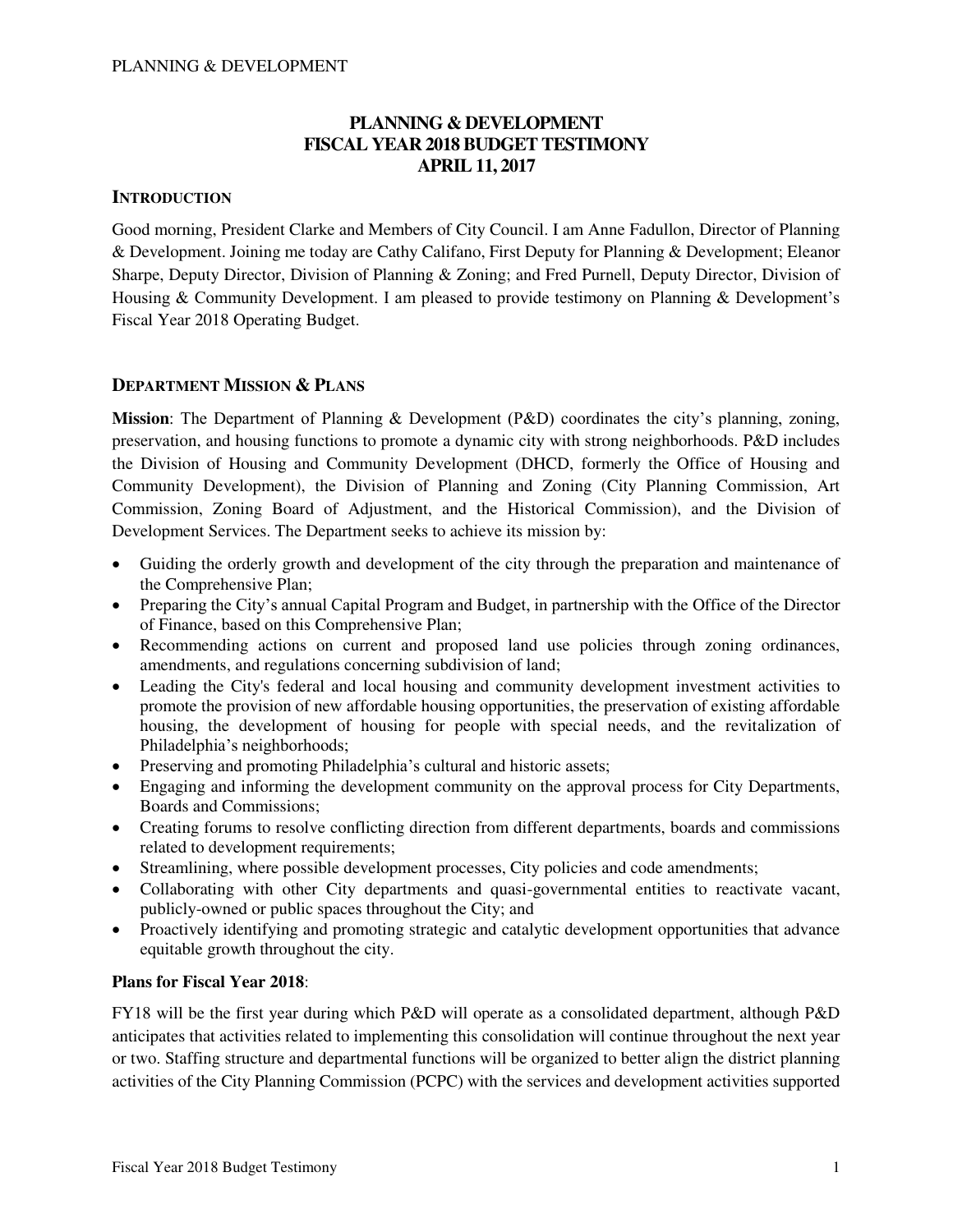by the Division of Housing & Community Development (DHCD). The expected result is improved City services, economic development and neighborhood revitalization.

The Department of Planning & Development is comprised of three Divisions: Housing & Community Development, Planning & Zoning, and Development Services.

**The Division of Housing and Community Development** will continue its efforts to increase or improve affordable housing opportunities and promote community development efforts within our neighborhoods. Examples of this work are our Residential Mortgage Foreclosure Prevention Program, Housing Counseling, Affordable Housing Development and the Basic Systems Repair, Weatherization, Adaptive Modifications and Heater Hotline Home Improvement Programs.

Our FY18 Targets are as follows:

- Mortgage Diversions: 1,200 homes saved
- Housing Counseling: 11,350 clients (homeowners and renters)
- Affordable Housing Development:350 units
- Basic Systems Repair, Weatherization, Adaptive Modifications and Heater Hotline: approximately 7,400 homes repaired

The substantial increase in the number of homes repaired is due to a \$60 million bond issuance made possible by City Council increasing the Real Estate Transfer Tax from 3% to 3.1%. These additional resources will allow us to clear up the current backlog for these programs over a three-year period.

The Philadelphia Land Bank, which falls within the Housing & Community Development Division, is expected to have cleared approximately 6,000 deeds on properties held by the PRA, PHDC, and the City to allow transfer of those properties to the Land Bank. By June 30, 2017, the Land Bank anticipates owning an estimated 2,300 properties, and the Land Bank anticipates acquiring an additional 1,700 properties in FY18 through a combination of transfers from other public agencies and the Land Bank's acquisition authority. In FY18, the Land Bank plans to dispose of properties to facilitate housing and mixed-use development, contribute to business expansion projects increase public open space and community gardens, create side and rear yards to minimize blight.

**Division of Planning and Zoning** is a bridge between the public and government, informing long term goals with public input to create healthy, equitable and resilient communities that are affordable and desirable. The agencies of the Philadelphia City Planning Commission (PCPC), the Zoning Board of Adjustment (ZBA), the Art Commission and the Historical Commission contribute technical and design expertise to guide public investment to preserve and improve the quality of life for all Philadelphians.

City Planning Commission: Ongoing initiatives that align with the Administration's goals include an updated Comprehensive Plan and the citywide zoning remapping program that have the potential to increase revenues, reduce costs, improve services, and increase government efficiency and effectiveness by making the development process in Philadelphia more predictable, transparent, and efficient for private-sector investment.

These initiatives, along with the Commission's other responsibilities, aim to improve neighborhoods through economic development, land management, and improvements in housing, transportation, parks and open space, the public realm, environmental sustainability, and preservation. These goals are expected to improve economic opportunities for all Philadelphians, with collateral benefits of increased public safety and overall quality of life improvements.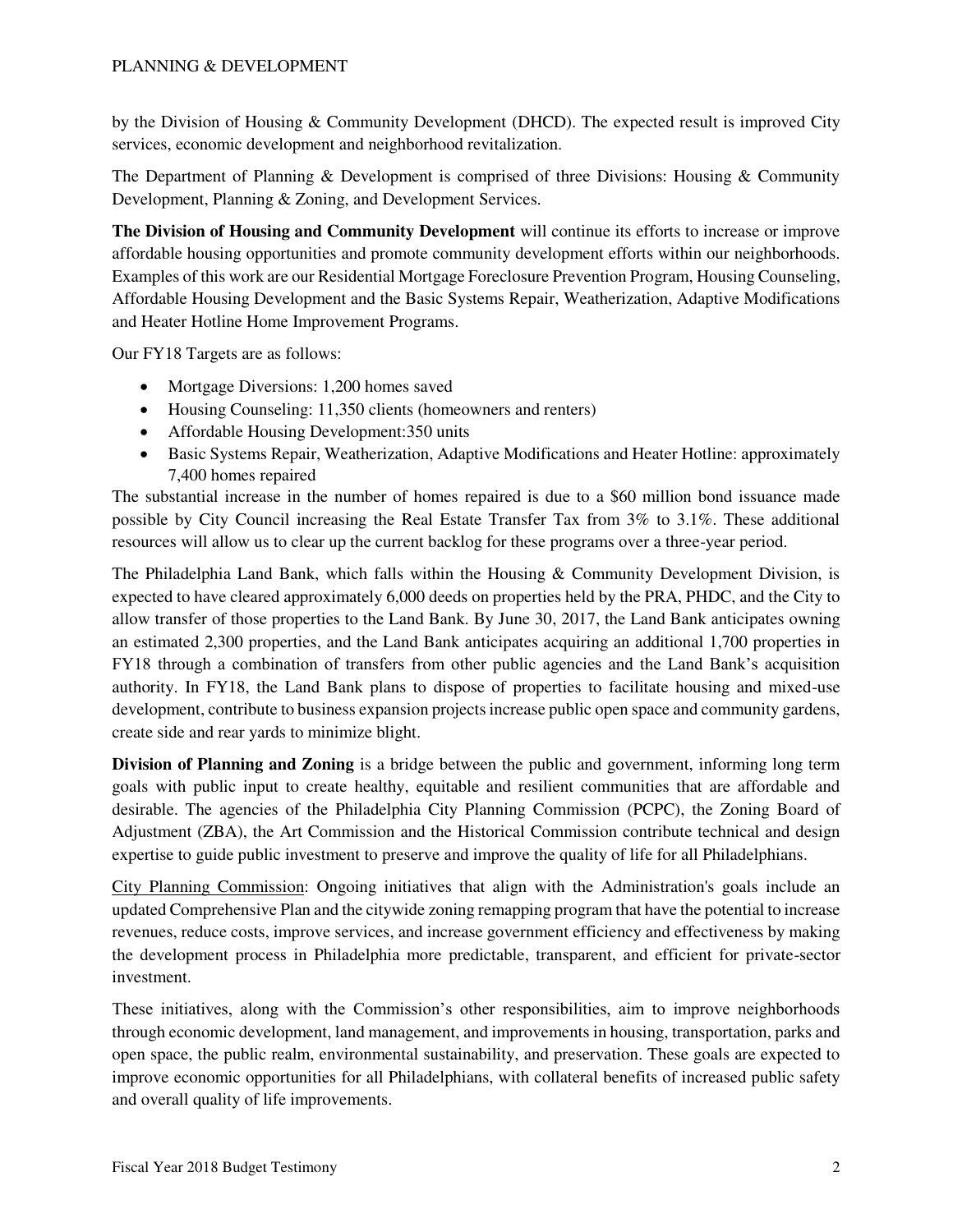Fifteen of 18 district plans have been adopted through FY17, and the district planning process will be completed by the end of FY18.

The Citizens Planning Institute will continue to seek increased citizen engagement in the comprehensive planning process through education and training classes, public meeting participation, and social media outreach. Now in its 14th semester, the CPI will have graduated approximately 400 "citizen planners" by this June.

Capital Program and Budget: PCPC will continue the charter-mandated responsibility of the Commission is to recommend an annual Capital Program and Budget to the Mayor and City Council. The Commission seeks to align the capital program with the Philadelphia2035 Citywide Vision and adopted district plans.

Art Commission: The Commission expects to see an increase in the number of applications that it processes with the implementation of the City's Rebuilding Community Infrastructure (Rebuild) Initiative.

Historical Commission: The FY18 Budget includes two additional staff persons for the Historical Commission. This increase in staff will allow the Historical Commission to focus on on identifying strategic properties and districts for historic designation as well as reviewing permits for changes to properties that are already designated. The Commission is projecting designating 250 new sites in FY18.

The Historical Commission also aims to plan and establish performance standards, as the Commission does not have an adopted set of performance measures.

Zoning Board of Adjustment: As of July 1, 2017, the start of FY18, the staff of the Zoning Board of Adjustment (ZBA) will fall under the purview of the Department of Planning & Development. The ZBA anticipates that it will see approximately 1200-1300 cases this year. While ZBA is moving into P&D, it will continue to remain on track to improve the processing of variances and special exceptions using L+I's new eCLIPSE system. The system should, at a minimum, provide the ability to track the number of variances and special exceptions requested by each appeal to the ZBA, along with the zoning code provision causing each variance or special exception.

**The Division of Development Services** assists developers and business owners pursuing development in the City. The Division expanded its reach in FY17 to include work with non-profit developers and PHA. Through continued outreach efforts in communities and coordination with other city departments, the Division anticipates continuing to service and facilitate the more than \$7 billion in development occurring in the City.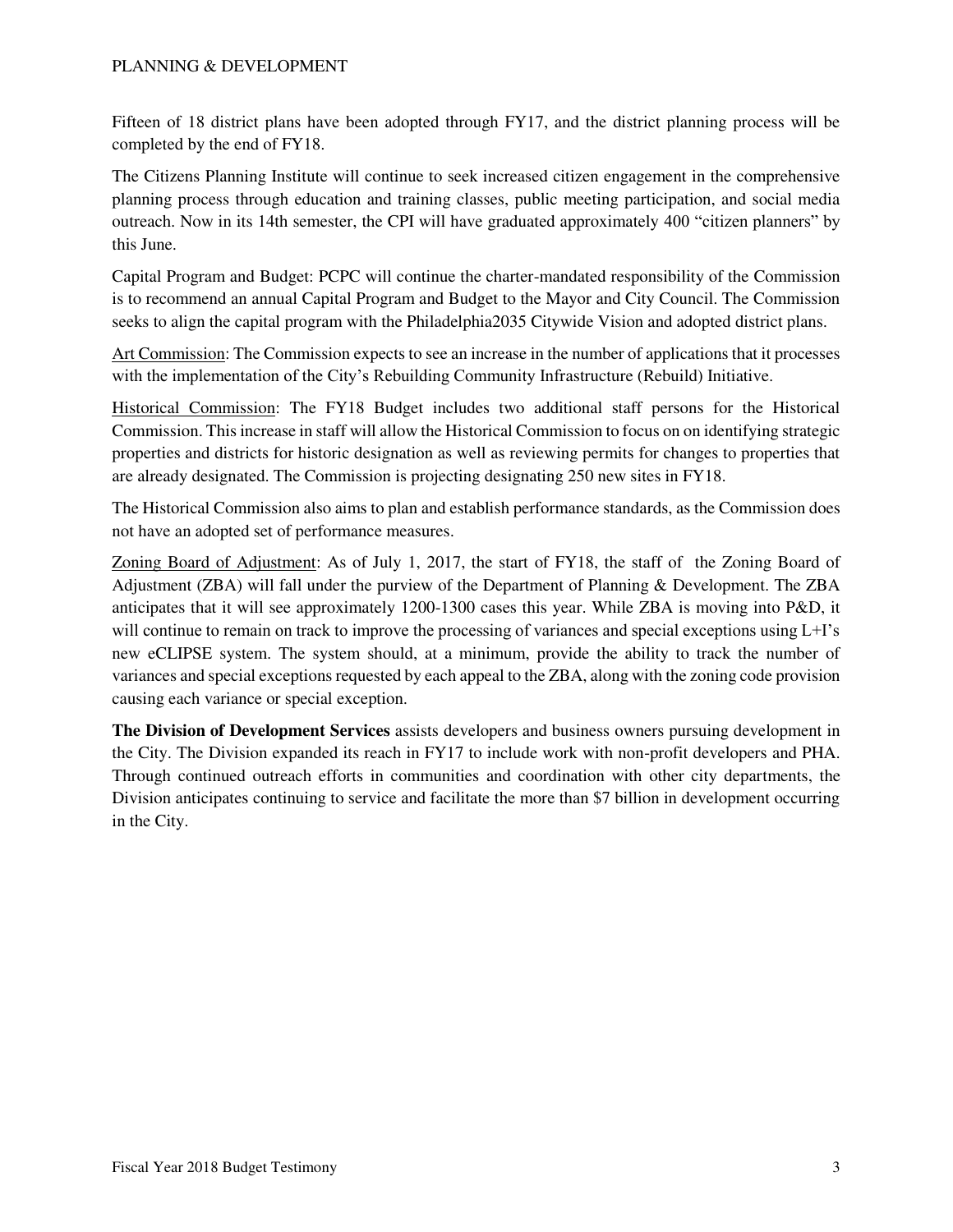#### **BUDGET SUMMARY & OTHER BUDGET DRIVERS**

#### **Department of Planning and Development**

Beginning in FY18, the Department of Planning and Development will consolidate all functions previously held within the following agencies: The Office of Housing and Community Development, the City Planning Commission, the Zoning Board of Adjustment, and the Historical Commission. The new Department of Planning and Development did not exist prior to FY18; the staffing and employment levels tables on this first page reflect the combined totals across the other departments. On the pages that follow, current breakouts by individual department are provided.

| <b>Staff Demographics Summary (as of December 2016-combined view)</b> |           |           |           |           |  |  |  |  |
|-----------------------------------------------------------------------|-----------|-----------|-----------|-----------|--|--|--|--|
| <b>Department of Planning and Development</b>                         |           |           |           |           |  |  |  |  |
|                                                                       | Total     | Minority  | White     | Female    |  |  |  |  |
| Number of Full-Time Staff                                             | 99        | 47        | 52        | 51        |  |  |  |  |
| Number of Civil Service-Exempt Staff                                  | 56        | 36        | 20        | 33        |  |  |  |  |
| Number of Executive Staff (deputy level and                           | 8         | 2         | 6         | 4         |  |  |  |  |
| above)                                                                |           |           |           |           |  |  |  |  |
| Average Salary, Full-Time Staff                                       | \$70,178  | \$60,385  | \$81,729  | \$68,287  |  |  |  |  |
| Average Salary, Civil Service-Exempt Staff                            | \$71.118  | \$61,180  | \$88,620  | \$67,868  |  |  |  |  |
| Average Salary, Executive Staff                                       | \$130,201 | \$135,000 | \$128,601 | \$137,659 |  |  |  |  |
| Median Salary, Full-Time Staff                                        | \$68,582  | \$57,518  | \$71,250  | \$67,305  |  |  |  |  |
| Median Salary, Civil Service-Exempt Staff                             | \$64,403  | \$57,123  | \$82,049  | \$60,063  |  |  |  |  |
| Median Salary, Executive Staff                                        | \$127,051 | \$135,000 | \$124,868 | \$132,500 |  |  |  |  |

**Employment Levels (as of December 2016- combined view) Department of Planning and Development**  Budgeted Filled Number of Full-Time Positions 103 99 Number of Part-Time Positions 0 0 Number of Civil-Service Exempt Positions 56 56 Number of Executive Positions 8 8 Average Salary of All Full-Time Positions | \$70,178 | \$70,178 Median Salary of All Full-Time Positions  $\begin{array}{|l} \n\end{array}$  \$68,582  $\begin{array}{|l} \n\end{array}$  \$68,582

*\*Staffing and Employment Levels tables show positions from all funds.*

| <b>Professional Services Contracts Summary –Planning and Development (as of December 2016- combined view)</b> |           |           |             |           |             |                    |  |  |
|---------------------------------------------------------------------------------------------------------------|-----------|-----------|-------------|-----------|-------------|--------------------|--|--|
|                                                                                                               | FY12      | FY13      | <b>FY14</b> | FY15      | <b>FY16</b> | FY17 YTD (Q1 & Q2) |  |  |
| Total amount of contracts                                                                                     | \$436.313 | \$690.239 | \$377.115   | \$112.500 | \$558,493   | \$159,800          |  |  |
| Total amount to M/W/DSBE                                                                                      | \$204.000 | \$303.335 | \$134.015   | \$72,500  | \$288.743   | \$72,500           |  |  |
| <b>Participation Rate</b>                                                                                     | 47%       | 44%       | 36%         | 64%       | 52%         | 45%                |  |  |

| <b>General Fund Financial Summary by Class - Department of Planning and Development</b> |                |                    |                |                    |                |                   |  |  |
|-----------------------------------------------------------------------------------------|----------------|--------------------|----------------|--------------------|----------------|-------------------|--|--|
|                                                                                         | FY16 Original  | FY16 Actual        | FY17 Original  | FY17 Estimated     | FY18 Proposed  | Difference: FY18- |  |  |
|                                                                                         | Appropriations | <b>Obligations</b> | Appropriations | <b>Obligations</b> | Appropriations | <b>FY17</b>       |  |  |
| Class 100 - Employee Compensation                                                       | SO.            | \$0                | \$0            | -\$0               | \$3,899,308    | \$3,899,308       |  |  |
| Class 200 - Purchase of Services                                                        | \$0            | \$0                | \$0            | \$0                | \$2,845,113    | \$2,845,113       |  |  |
| Class 300 - Materials and Supplies                                                      | \$0            | \$0                | \$0            | \$0                | \$48,961       | \$48,961          |  |  |
| Class 400 - Equipment                                                                   | \$0            | \$0                | \$0            | \$0                | \$52,500       | \$52,500          |  |  |
| Class 500 - Contributions                                                               | \$0            | \$0                | \$0            | \$0                | \$850,000      | \$850,000         |  |  |
| Class 700 - Debt Service                                                                | \$0            | \$0                | \$0            | \$0                | \$0            | \$0               |  |  |
| Class 800 - Payment to Other Funds                                                      | \$0            | \$0                | \$0            | \$0                | \$0            | \$0               |  |  |
| Class 900 - Advances/Misc. Payments                                                     | \$0            | \$0                | \$0            | \$0                | \$0            | \$0               |  |  |
|                                                                                         | \$0            | \$0                | \$0            | \$0                | \$7,695,882    | \$7,695,882       |  |  |

| M/W/DSBE Contract Participation Goal– Planning and Development |             |             |             |  |  |  |
|----------------------------------------------------------------|-------------|-------------|-------------|--|--|--|
|                                                                | <b>FY16</b> | <b>FY17</b> | <b>FY18</b> |  |  |  |
| M/W/DSBE Contract Participation Goal                           | N/A         | N/A         | 35%         |  |  |  |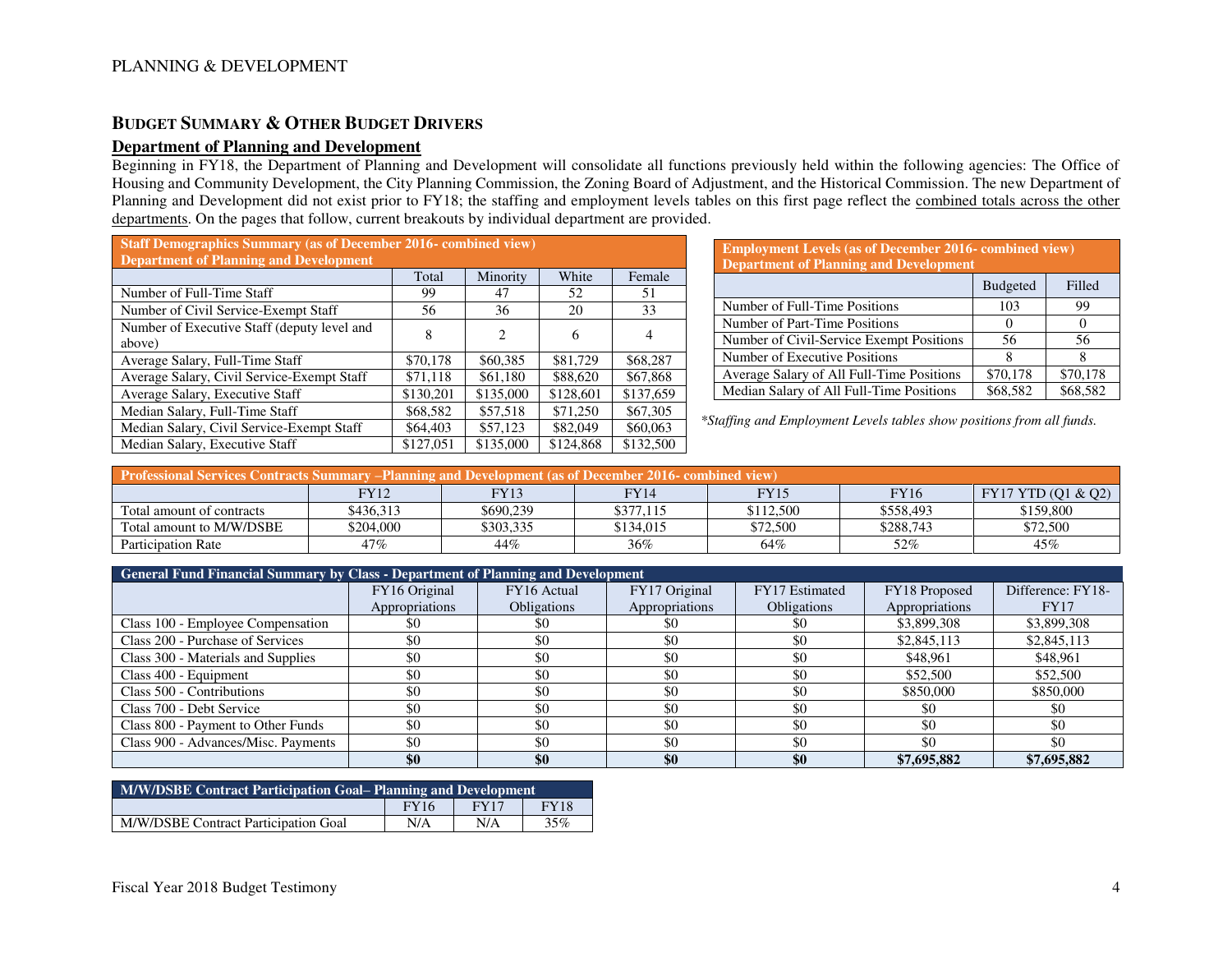# **Office of Planning & Development**

| <b>Staff Demographics Summary (as of December 2016)– P&amp;D</b> |           |          |               |                               |  |  |  |
|------------------------------------------------------------------|-----------|----------|---------------|-------------------------------|--|--|--|
|                                                                  | Total     | Minority | White         | Female                        |  |  |  |
| Number of Full-Time Staff                                        | 3         | $\Omega$ | 3             | $\overline{c}$                |  |  |  |
| Number of Civil Service-Exempt Staff                             | 3         | 0        | 3             | 2                             |  |  |  |
| Number of Executive Staff (deputy level and above)               | 3         | $\Omega$ | $\mathcal{E}$ | $\mathfrak{D}_{\mathfrak{p}}$ |  |  |  |
| Average Salary, Full-Time Staff                                  | \$138,594 | \$0      | \$138,594     | \$157,500                     |  |  |  |
| Average Salary, Civil Service-Exempt Staff                       | \$138,594 | \$0      | \$138,594     | \$157,500                     |  |  |  |
| Average Salary, Executive Staff                                  | \$138,594 | \$0      | \$138,594     | \$157,500                     |  |  |  |
| Median Salary, Full-Time Staff                                   | \$145,000 | \$0      | \$145,000     | \$157,500                     |  |  |  |
| Median Salary, Civil Service-Exempt Staff                        | \$145,000 | \$0      | \$145,000     | \$157,500                     |  |  |  |
| Median Salary, Executive Staff                                   | \$145,000 | \$0      | \$145,000     | \$157,500                     |  |  |  |

| <b>Employment Levels (as of December 2016)</b> – $P&D$ |                 |           |  |  |  |  |
|--------------------------------------------------------|-----------------|-----------|--|--|--|--|
|                                                        | <b>Budgeted</b> | Filled    |  |  |  |  |
| Number of Full-Time Positions                          |                 |           |  |  |  |  |
| Number of Part-Time Positions                          |                 |           |  |  |  |  |
| Number of Civil-Service Exempt Positions               | ٦               |           |  |  |  |  |
| Number of Executive Positions                          | 3               |           |  |  |  |  |
| Average Salary of All Full-Time Positions              | \$138,594       | \$138,594 |  |  |  |  |
| Median Salary of All Full-Time Positions               | \$145,000       | \$145,000 |  |  |  |  |

| <b>General Fund Financial Summary by Class -P&amp;D</b> |                                 |                                   |                                 |                               |                                 |                                  |  |
|---------------------------------------------------------|---------------------------------|-----------------------------------|---------------------------------|-------------------------------|---------------------------------|----------------------------------|--|
|                                                         | FY16 Original<br>Appropriations | FY16 Actual<br><b>Obligations</b> | FY17 Original<br>Appropriations | FY17 Estimated<br>Obligations | FY18 Proposed<br>Appropriations | Difference: FY18-<br><b>FY17</b> |  |
| Class 100 - Employee Compensation                       | \$0                             | \$0                               | \$416,000                       | \$482,197                     | \$0                             | $(\$482,197)$                    |  |
| Class 200 - Purchase of Services                        | \$0                             | \$0                               | \$40,000                        | \$36,500                      | \$0                             | $(\$36,500)$                     |  |
| Class 300 - Materials and Supplies                      | \$0                             | \$0                               | \$15,000                        | \$13,000                      | \$0                             | (\$13,000)                       |  |
| Class 400 - Equipment                                   | \$0                             | \$0                               | \$45,000                        | \$38,500                      | \$0                             | (\$38,500)                       |  |
| Class 500 - Contributions                               | \$0                             | \$0                               | \$500,000                       | \$600,000                     | \$0                             | $(\$600,000)$                    |  |
| Class 700 - Debt Service                                | \$0                             | \$0                               | \$0                             | \$0                           | \$0                             | \$0                              |  |
| Class 800 - Payment to Other Funds                      | \$0                             | \$0                               | \$0                             | \$0                           | \$0                             | \$0                              |  |
| Class 900 - Advances/Misc. Payments                     | \$0                             | \$0                               | \$0                             | \$0                           | \$0                             | \$0                              |  |
|                                                         | \$0                             | \$0                               | \$1,016,000                     | \$1,170,197                   | \$0                             | (\$1,170,197)                    |  |

The Office of Planning and Development does not have any professional services contracts.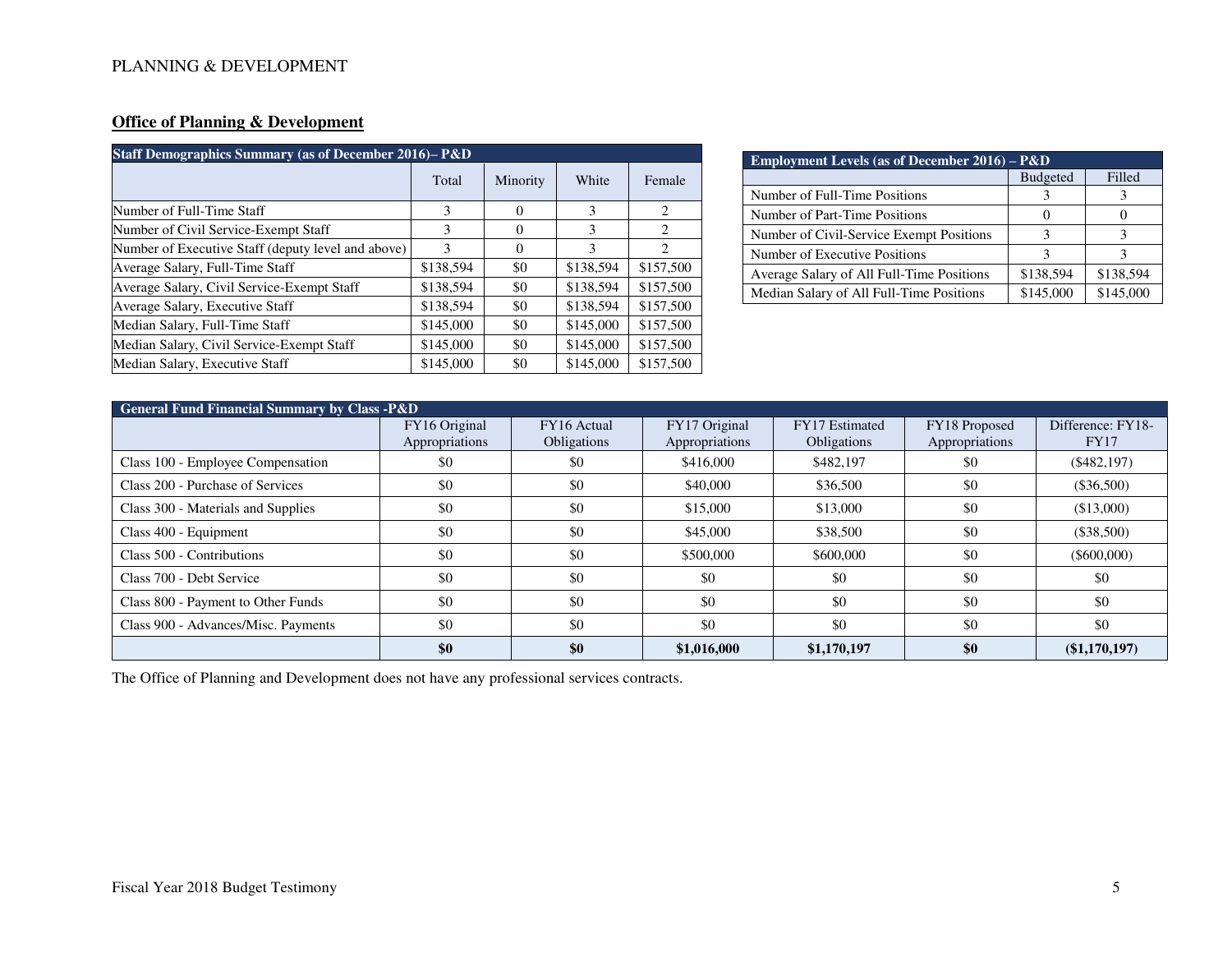# **Office of Housing and Community Development**

| <b>Staff Demographics Summary (as of December 2016) - OHCD</b> |           |           |           |           |  |  |  |
|----------------------------------------------------------------|-----------|-----------|-----------|-----------|--|--|--|
|                                                                | Total     | Minority  | White     | Female    |  |  |  |
| Number of Full-Time Staff                                      | 50        | 35        | 15        | 30        |  |  |  |
| Number of Civil Service-Exempt Staff                           | 50        | 35        | 15        | 30        |  |  |  |
| Number of Executive Staff (deputy level and above)             | 2         | 1         |           |           |  |  |  |
| Average Salary, Full-Time Staff                                | \$64,133  | \$59,499  | \$74,428  | \$60,155  |  |  |  |
| Average Salary, Civil Service-Exempt Staff                     | \$64,133  | \$59,499  | \$74,428  | \$60,155  |  |  |  |
| Average Salary, Executive Staff                                | \$132,818 | \$150,000 | \$115,635 | \$115,635 |  |  |  |
| Median Salary, Full-Time Staff                                 | \$60,888  | \$56,728  | \$72,407  | \$58,791  |  |  |  |
| Median Salary, Civil Service-Exempt Staff                      | \$60,888  | \$56,728  | \$72,407  | \$58,791  |  |  |  |
| Median Salary, Executive Staff                                 | \$132,818 | \$150,000 | \$115,635 | \$115,635 |  |  |  |

| <b>Employment Levels (as of December 2016) - OHCD</b> |                 |                             |  |  |  |
|-------------------------------------------------------|-----------------|-----------------------------|--|--|--|
|                                                       | <b>Budgeted</b> |                             |  |  |  |
| Number of Full-Time Positions                         | 52              | 50                          |  |  |  |
| Number of Part-Time Positions                         | $\mathcal{O}$   | $\theta$                    |  |  |  |
| Number of Civil-Service Exempt Positions              | 52              | 50                          |  |  |  |
| Number of Executive Positions                         | 2               | $\mathcal{D}_{\mathcal{L}}$ |  |  |  |
| Average Salary of All Full-Time Positions             | \$63,748        | \$64,133                    |  |  |  |
| Median Salary of All Full-Time Positions              | \$60,888        | \$60,888                    |  |  |  |

*\*Staffing and Employment Levels tables show positions from all funds.*

| <b>General Fund Financial Summary by Class - OHCD</b> |                                 |                                   |                                 |                               |                                 |                                  |  |  |
|-------------------------------------------------------|---------------------------------|-----------------------------------|---------------------------------|-------------------------------|---------------------------------|----------------------------------|--|--|
|                                                       | FY16 Original<br>Appropriations | FY16 Actual<br><b>Obligations</b> | FY17 Original<br>Appropriations | FY17 Estimated<br>Obligations | FY18 Proposed<br>Appropriations | Difference: FY18-<br><b>FY17</b> |  |  |
| Class 100 - Employee Compensation                     | -80                             | \$0                               | -80                             | \$0                           | \$0                             | \$0                              |  |  |
| Class 200 - Purchase of Services                      | \$3,590,000                     | \$3,587,000                       | \$2,865,000                     | \$3,365,000                   | \$0                             | $(\$3,365,000)$                  |  |  |
| Class 300 - Materials and Supplies                    | -\$0                            | \$0                               | \$0                             | \$0                           | \$0                             | \$0                              |  |  |
| Class 400 - Equipment                                 | \$0                             | \$0                               | \$0                             | \$0                           | \$0                             | \$0                              |  |  |
| Class 500 - Contributions                             | \$0                             | \$2,647                           | \$0                             | \$0                           | \$0                             | \$0                              |  |  |
| Class 700 - Debt Service                              | \$0                             | \$0                               | \$0                             | \$0                           | \$0                             | \$0                              |  |  |
| Class 800 - Payment to Other Funds                    | \$0                             | \$0                               | \$0                             | \$0                           | \$0                             | \$0                              |  |  |
| Class 900 - Advances/Misc. Payments                   | \$0                             | \$0                               | \$0                             | \$0                           | \$0                             | \$0                              |  |  |
|                                                       | \$3,592,647                     | \$3,587,000                       | \$2,865,000                     | \$3,365,000                   | \$0                             | \$(3,365,000)                    |  |  |

| <b>Professional Services Contracts Summary - OHCD</b> |           |           |           |           |             |                             |  |
|-------------------------------------------------------|-----------|-----------|-----------|-----------|-------------|-----------------------------|--|
|                                                       | FY12      | FY13      | FY14      | FY15      | <b>FY16</b> | <b>FY17 YTD (O1&amp;O2)</b> |  |
| Total amount of contracts                             | \$207.747 | \$372.749 | \$204.275 | \$112,500 | \$163,000   | \$159,800                   |  |
| Total amount to M/W/DSBE                              | \$85.000  | \$236,500 | \$113.375 | \$72.500  | \$72,500    | \$72,500                    |  |
| Participation Rate                                    | 41%       | 63%       | 56%       | 64%       | 44%         | 45%                         |  |

| M/W/DSBE Contract Participation Goal - OHCD |             |             |             |
|---------------------------------------------|-------------|-------------|-------------|
|                                             | <b>FY16</b> | <b>FY17</b> | <b>FY18</b> |
| M/W/DSBE Contract Participation Goal        | 25%         | 25%         | $N/A^*$     |

*\*In FY18, OHCD's contracts will move under the new Department of Planning and Development.*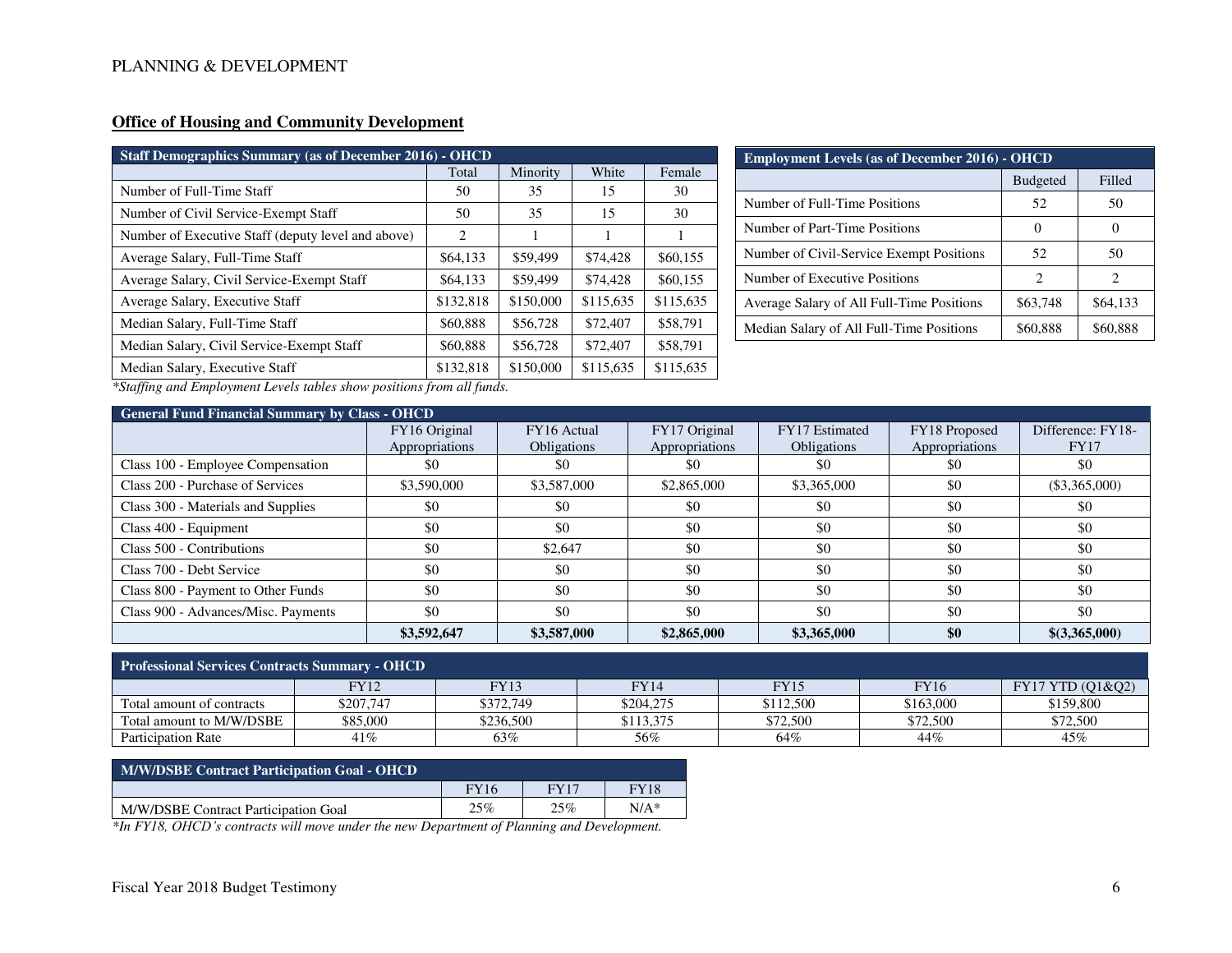### **City Planning Commission**

| Staff Demographics Summary (as of December 2016) – City Planning Commission |           |           |           |  |
|-----------------------------------------------------------------------------|-----------|-----------|-----------|--|
| Total                                                                       | Minority  | White     | Female    |  |
| 35                                                                          | 8         | 27        | 16        |  |
| 2                                                                           | $\Omega$  |           |           |  |
| 2                                                                           | $\Omega$  |           |           |  |
| \$77,463                                                                    | \$74,324  | \$77,382  | \$74,845  |  |
| \$127,051                                                                   | \$120,000 | \$134,101 | \$120,000 |  |
| \$127,051                                                                   | \$120,000 | \$134,101 | \$120,000 |  |
| \$73,467                                                                    | \$78,945  | \$70,026  | \$81,082  |  |
| \$127,051                                                                   | \$120,000 | \$134,101 | \$120,000 |  |
| \$127,051                                                                   | \$120,000 | \$134,101 | \$120,000 |  |
|                                                                             |           |           |           |  |

| <b>Employment Levels (as of December 2016) – City Planning</b><br><b>Commission</b> |                 |                             |  |  |
|-------------------------------------------------------------------------------------|-----------------|-----------------------------|--|--|
|                                                                                     | <b>Budgeted</b> | Filled                      |  |  |
| Number of Full-Time Positions                                                       | 37              | 35                          |  |  |
| Number of Part-Time Positions                                                       | $\theta$        |                             |  |  |
| Number of Civil-Service Exempt Positions                                            | 2               | 2                           |  |  |
| Number of Executive Positions                                                       | 2               | $\mathcal{D}_{\mathcal{L}}$ |  |  |
| Average Salary of All Full-Time Positions                                           | \$68,391        | \$77,463                    |  |  |
| Median Salary of All Full-Time Positions                                            | \$65,071        | \$73,467                    |  |  |

*\*Staffing and Employment Levels tables show positions from all funds.*

|                                     | <b>General Fund Financial Summary by Class - City Planning Commission</b> |                            |                                 |                                      |                                 |                                  |
|-------------------------------------|---------------------------------------------------------------------------|----------------------------|---------------------------------|--------------------------------------|---------------------------------|----------------------------------|
|                                     | FY16 Original<br>Appropriations                                           | FY16 Actual<br>Obligations | FY17 Original<br>Appropriations | FY17 Estimated<br><b>Obligations</b> | FY18 Proposed<br>Appropriations | Difference: FY18-<br><b>FY17</b> |
| Class 100 - Employee Compensation   | \$2,309,534                                                               | \$2,211,5567               | \$2,369,484                     | \$2,370,957                          | \$0                             | $(\$2,370,957)$                  |
| Class 200 - Purchase of Services    | \$154,592                                                                 | \$139,357                  | \$129,592                       | \$126,187                            | \$0                             | (\$126,187)                      |
| Class 300 - Materials and Supplies  | \$25,652                                                                  | \$21,074                   | \$33,152                        | \$33,152                             | \$0                             | $(\$33,152)$                     |
| Class 400 - Equipment               | \$15,000                                                                  | \$18,798                   | \$7.500                         | \$7,500                              | \$0                             | $(\$7,500)$                      |
| Class 500 - Contributions           | \$0                                                                       | \$0                        | \$0                             | \$0                                  | \$0                             | \$0                              |
| Class 700 - Debt Service            | \$0                                                                       | \$0                        | \$0                             | \$0                                  | \$0                             | \$0                              |
| Class 800 - Payment to Other Funds  | \$0                                                                       | \$0                        | \$0                             | \$0                                  | \$0                             | \$0                              |
| Class 900 - Advances/Misc. Payments | \$0                                                                       | \$0                        | \$0                             | \$0                                  | \$0                             | \$0                              |
|                                     | \$2,504,608                                                               | \$2,390,786                | \$2,539,728                     | \$2,537,796                          | \$0                             | $(\$2,537,796)$                  |

| <b>Professional Services Contracts Summary - City Planning Commission</b> |           |           |             |      |             |                    |
|---------------------------------------------------------------------------|-----------|-----------|-------------|------|-------------|--------------------|
|                                                                           | FY12      | FY13      | <b>FY14</b> | FY15 | <b>FY16</b> | FY17 YTD (Q1 & Q2) |
| Total amount of contracts                                                 | \$228,566 | \$317.490 | \$172,840   |      | \$395.493   | \$0                |
| Total amount to M/W/DSBE                                                  | \$119,000 | \$66.835  | \$20.640    |      | \$216.243   | \$0                |
| <b>Participation Rate</b>                                                 | 52%       | 21%       | 12%         | N/A  | 55%         | N/A                |

| M/W/DSBE Contract Participation Goal – City Planning Commission |     |     |        |  |
|-----------------------------------------------------------------|-----|-----|--------|--|
| <b>FY18</b><br><b>FY16</b><br><b>FY17</b>                       |     |     |        |  |
| M/W/DSBE Contract Participation Goal                            | 25% | 25% | $N/A*$ |  |

*\*In FY18, OHCD's contracts will move under the new Department of Planning and Development.*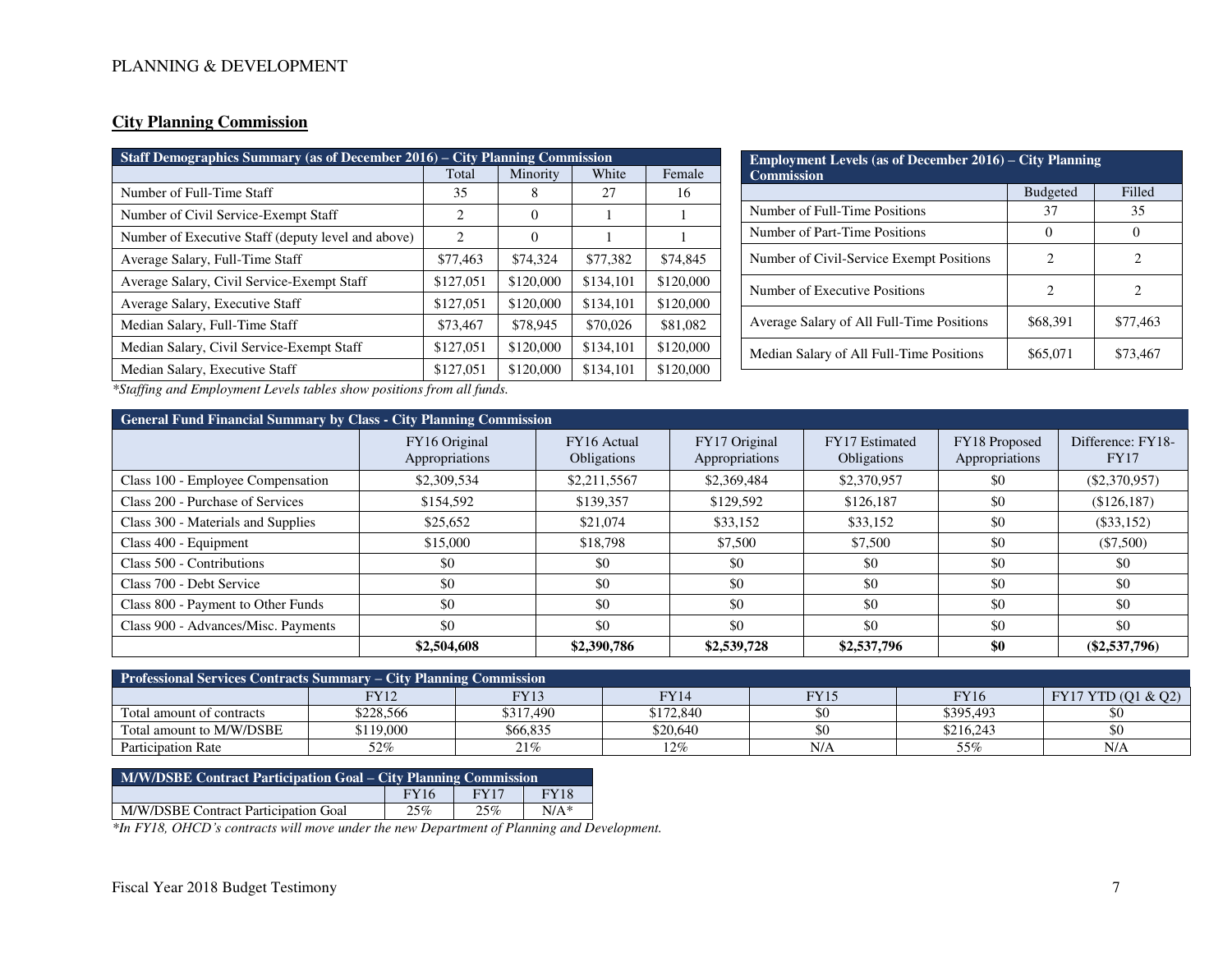## **Zoning Board of Adjustment**

| <b>Staff Demographics Summary (as of December 2016) - ZBA</b> |          |          |          |          |
|---------------------------------------------------------------|----------|----------|----------|----------|
|                                                               | Total    | Minority | White    | Female   |
| Number of Full-Time Staff                                     | 5        | 3        | 2        | 3        |
| Number of Civil Service-Exempt Staff                          | $\Omega$ | $\Omega$ | $\Omega$ | $\theta$ |
| Number of Executive Staff (deputy level and above)            | $\Omega$ | 0        | $\Omega$ | $\Omega$ |
| Average Salary, Full-Time Staff                               | \$46,641 | \$39,600 | \$57,201 | \$39,600 |
| Average Salary, Civil Service-Exempt Staff                    | \$0      | \$0      | \$0      | \$0      |
| Average Salary, Executive Staff                               | \$0      | \$0      | \$0      | \$0      |
| Median Salary, Full-Time Staff                                | \$41,952 | \$39,237 | \$57,201 | \$39,237 |
| Median Salary, Civil Service-Exempt Staff                     | \$0      | \$0      | \$0      | \$0      |
| Median Salary, Executive Staff                                | \$0      | \$0      | \$0      | \$0      |

| <b>Employment Levels (as of December 2016) - ZBA</b> |                 |          |  |  |
|------------------------------------------------------|-----------------|----------|--|--|
|                                                      | <b>Budgeted</b> | Filled   |  |  |
| Number of Full-Time Positions                        | 5               | 5        |  |  |
| Number of Part-Time Positions                        |                 |          |  |  |
| Number of Civil-Service Exempt<br>Positions          |                 |          |  |  |
| Number of Executive Positions                        |                 |          |  |  |
| Average Salary of All Full-Time<br>Positions         | \$46,641        | \$46,641 |  |  |
| Median Salary of All Full-Time<br>Positions          | \$41,952        | \$41,952 |  |  |

| <b>General Fund Financial Summary by Class - ZBA</b> |                                 |                            |                                 |                                      |                                 |                                  |
|------------------------------------------------------|---------------------------------|----------------------------|---------------------------------|--------------------------------------|---------------------------------|----------------------------------|
|                                                      | FY16 Original<br>Appropriations | FY16 Actual<br>Obligations | FY17 Original<br>Appropriations | FY17 Estimated<br><b>Obligations</b> | FY18 Proposed<br>Appropriations | Difference: FY18-<br><b>FY17</b> |
| Class 100 - Employee Compensation                    | \$337,749                       | \$326,821                  | \$337,749                       | \$344,132                            | \$0                             | $(\$344, 132)$                   |
| Class 200 - Purchase of Services                     | \$34,541                        | \$34,541                   | \$34,541                        | \$34,541                             | \$0                             | $(\$34,541)$                     |
| Class 300 - Materials and Supplies                   | \$0                             | \$0                        | \$0                             | \$0                                  | \$0                             | \$0                              |
| Class 400 - Equipment                                | \$0                             | \$0                        | \$0                             | \$0                                  | \$0                             | \$0                              |
| Class 500 - Contributions                            | \$0                             | \$0                        | \$0                             | \$0                                  | \$0                             | \$0                              |
| Class 700 - Debt Service                             | \$0                             | \$0                        | \$0                             | \$0                                  | \$0                             | \$0                              |
| Class 800 - Payment to Other Funds                   | \$0                             | \$0                        | \$0                             | \$0                                  | \$0                             | \$0                              |
| Class 900 - Advances/Misc. Payments                  | \$0                             | \$0                        | \$0                             | \$0                                  | \$0                             | \$0                              |
|                                                      | \$372,290                       | \$361,362                  | \$372,290                       | \$378,673                            | \$0                             | $(\$378,673)$                    |

The ZBA does not have any professional services contracts.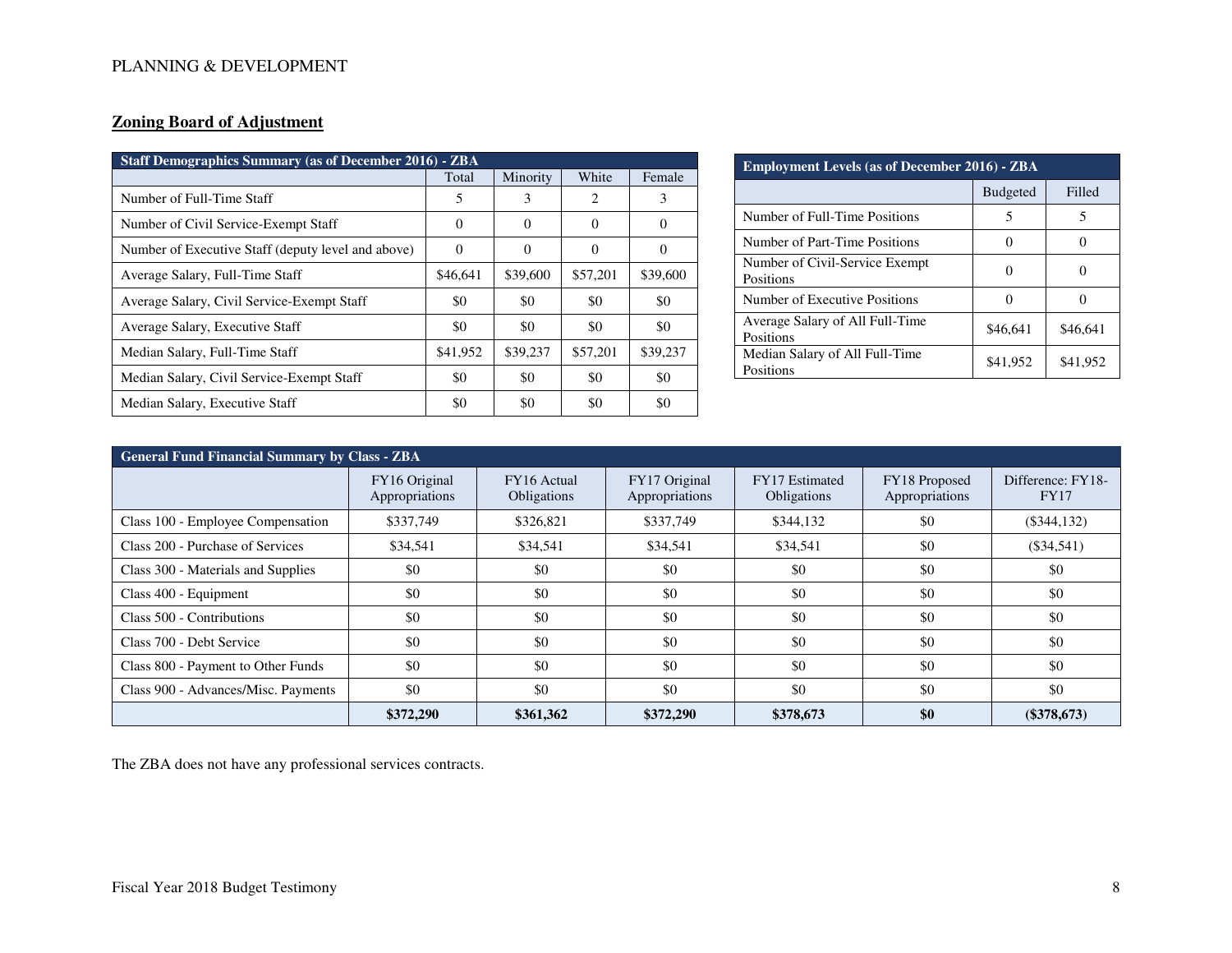## **Historical Commission**

| <b>Staff Demographics Summary (as of December 2016) - Historical Commission</b> |           |          |           |          |
|---------------------------------------------------------------------------------|-----------|----------|-----------|----------|
|                                                                                 | Total     | Minority | White     | Female   |
| Number of Full-Time Staff                                                       | 6         |          | 5         | 4        |
| Number of Civil Service-Exempt Staff                                            |           | $\Omega$ |           | 0        |
| Number of Executive Staff (deputy level and above)                              |           | $\Omega$ |           | $\Omega$ |
| Average Salary, Full-Time Staff                                                 | \$68,391  | \$37,049 | \$74,659  | \$55,544 |
| Average Salary, Civil Service-Exempt Staff                                      | \$106,088 | \$0      | \$106,088 | \$0      |
| Average Salary, Executive Staff                                                 | \$106,088 | \$0      | \$106,088 | \$0      |
| Median Salary, Full-Time Staff                                                  | \$65,071  | \$37,049 | \$65,071  | \$60,027 |
| Median Salary, Civil Service-Exempt Staff                                       | \$106,088 | \$0      | \$106,088 | \$0      |
| Median Salary, Executive Staff                                                  | \$106,088 | \$0      | \$106,088 | \$0      |

| <b>Employment Levels (as of December 2016) – Historical Commission</b> |                 |          |  |  |
|------------------------------------------------------------------------|-----------------|----------|--|--|
|                                                                        | <b>Budgeted</b> | Filled   |  |  |
| Number of Full-Time Positions                                          |                 |          |  |  |
| Number of Part-Time Positions                                          |                 |          |  |  |
| Number of Civil-Service Exempt Positions                               |                 |          |  |  |
| Number of Executive Positions                                          |                 |          |  |  |
| Average Salary of All Full-Time Positions                              | \$68,391        | \$68,391 |  |  |
| Median Salary of All Full-Time Positions                               | \$65,071        | \$65,071 |  |  |

| General Fund Financial Summary by Class - Historical Commission |                                 |                            |                                 |                                      |                                 |                                  |
|-----------------------------------------------------------------|---------------------------------|----------------------------|---------------------------------|--------------------------------------|---------------------------------|----------------------------------|
|                                                                 | FY16 Original<br>Appropriations | FY16 Actual<br>Obligations | FY17 Original<br>Appropriations | FY17 Estimated<br><b>Obligations</b> | FY18 Proposed<br>Appropriations | Difference: FY18-<br><b>FY17</b> |
| Class 100 - Employee Compensation                               | \$422,771                       | \$341,606                  | \$429,943                       | \$429,943                            | \$0                             | $($ \$429,943)                   |
| Class 200 - Purchase of Services                                | \$980                           | \$887                      | \$980                           | \$980                                | \$0                             | $($ \$980)                       |
| Class 300 - Materials and Supplies                              | \$809                           | \$786                      | \$809                           | \$809                                | \$0                             | (\$809)                          |
| Class 400 - Equipment                                           | \$0                             | \$0                        | \$0                             | \$0                                  | \$0                             | \$0                              |
| Class 500 - Contributions                                       | \$0                             | \$0                        | \$0                             | \$0                                  | \$0                             | \$0                              |
| Class 700 - Debt Service                                        | \$0                             | \$0                        | \$0                             | \$0                                  | \$0                             | \$0                              |
| Class 800 - Payment to Other Funds                              | \$0                             | \$0                        | \$0                             | \$0                                  | \$0                             | \$0                              |
| Class 900 - Advances/Misc. Payments                             | \$0                             | \$0                        | \$0                             | \$0                                  | \$0                             | \$0                              |
|                                                                 | \$424,560                       | \$343,279                  | \$431,732                       | \$431,732                            | \$0                             | $(\$431,732)$                    |

The Historical Commission does not have any professional services contracts.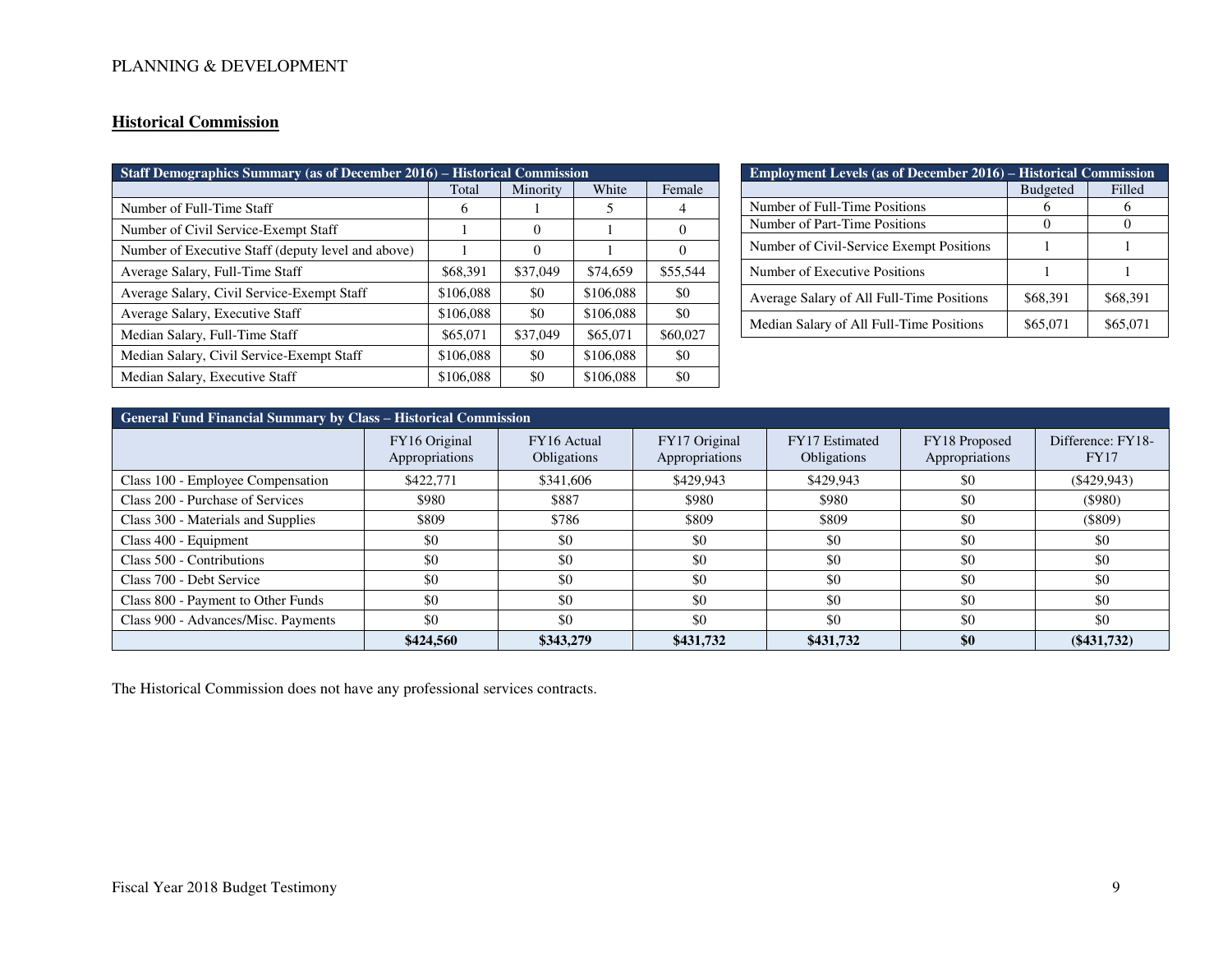### **PROPOSED BUDGET OVERVIEW**

#### **Proposed Funding Request**:

The proposed Fiscal Year 2018 General Fund budget totals \$7,695,882, a decrease of \$35,524 from Fiscal Year 2017 estimated obligation levels when the budgets of the existing six departments are combined for comparison purposes.

The proposed budget includes:

- \$3,899,308 in Class 100, a \$277,276 increase over FY17, when the existing six departments' budgets are combined. This funding will cover the cost of the staff of Planning & Development, the Planning and Art Commissions, the Historic Commission and the Zoning Board of Adjustment.
- $\bullet$  \$2,845,113 in Class 200, a \$721,300 decrease from FY17, when the existing six departments' budgets are combined. This funding includes \$2.39 million to support the vacant land stabilization and maintenance activities of the Philadelphia LandCare program; \$170,000 to support North Central Choice neighborhood and 130,000 to support the Settlement Grant and Tangled Title programs. The remainder of the funds will be used to cover telephone, postal, transportation and software licenses to support and maintain the economic and community development of the City.
- \$48,961 in Class 300, a \$2,000 increase over FY17, when the existing six departments' budgets are combined. This funding will be used to support industry-related books and publications, materials and supplies and printing costs associated with the Department.
- \$52,500 in Class 400, a \$6,500 increase over FY17 when the existing six departments' budgets are combined. This funding will be used to purchase computer equipment and furniture.
- \$850,000 in Class 500, a \$400,000 increase over FY17 when the existing six departments' budgets are combined. This funding will fund operations of the Land Bank.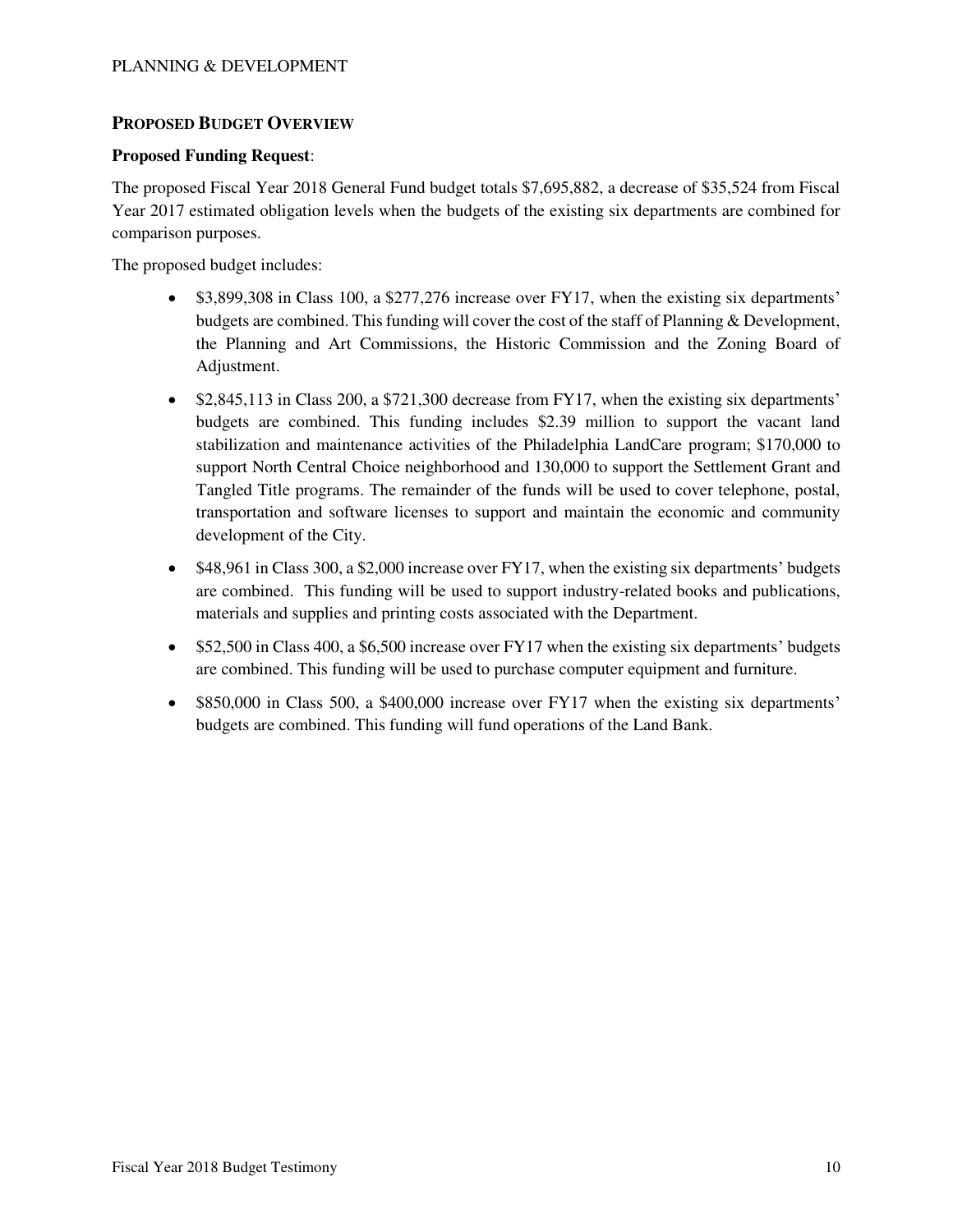### **STAFFING LEVELS**

In FY17, there are currently 101 staff from all funds across the Planning and Development cluster. The Department is requesting 3 new positions to increase the staffing within the new Department of Planning & Development. Two positions will be funded through General Fund and will support Historical Commission work. The third position, a Bilingual Service Representative at DHCD, will be completely funded with federal resources and will support the Department in its language access efforts.

### **NEW HIRES**

| <b>New Hires (December 2016 to April 2017)</b> |                     |  |  |
|------------------------------------------------|---------------------|--|--|
|                                                | <b>Total Number</b> |  |  |
| Black or African American                      |                     |  |  |
| Asian                                          |                     |  |  |
| Hispanic or Latino                             |                     |  |  |
| White                                          |                     |  |  |
| Other                                          |                     |  |  |
| Total                                          |                     |  |  |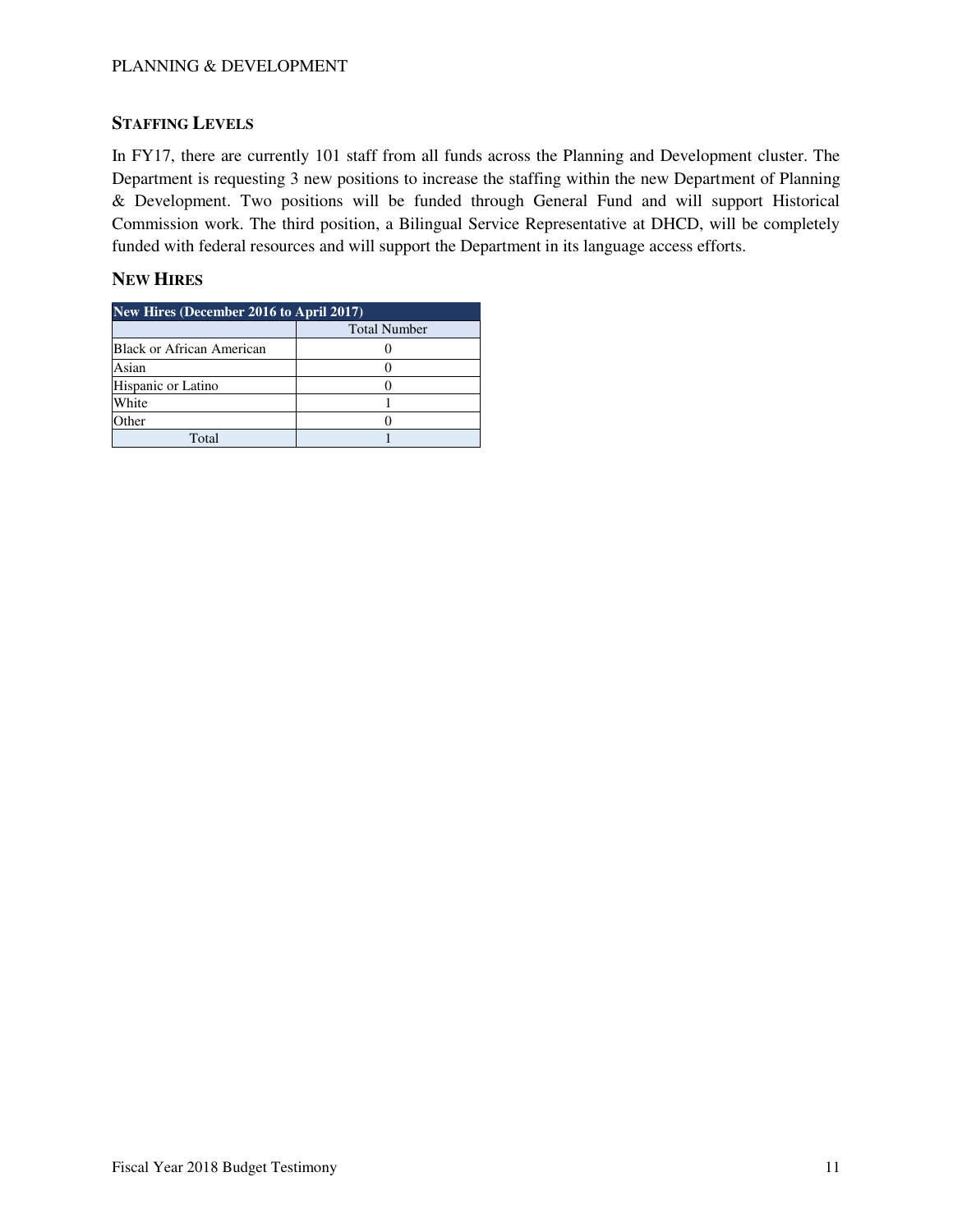#### **PERFORMANCE, CHALLENGES, AND INITIATIVES**

| FY18 Performance Measures -Division of Housing and Community Development (includes Land Bank and<br>PHDC goals) |                       |                                        |                         |                       |  |  |  |  |
|-----------------------------------------------------------------------------------------------------------------|-----------------------|----------------------------------------|-------------------------|-----------------------|--|--|--|--|
| Measure                                                                                                         | <b>FY16</b><br>Actual | <b>FY17</b><br><b>YTD</b><br>$(Q1+Q2)$ | <b>FY17</b><br>Estimate | <b>FY18</b><br>Target |  |  |  |  |
| Number of residential mortgage foreclosures diverted (Mortgage<br>Foreclosure Prevention Program)               | 1,502                 | 499                                    | 1,200                   | 1,200                 |  |  |  |  |
| Number of clients (homeowners) receiving counseling (Mortgage<br>Foreclosure Prevention Program)                | 10,428                | 5,463                                  | 11,350                  | 11,350                |  |  |  |  |
| Number of owner-occupied homes repaired (HIP)                                                                   | 6,080                 | 2,573                                  | 5,000                   | 7,395                 |  |  |  |  |
| Number of unique city lots greened and cleaned (LandCare<br>Program)                                            | 9,227                 | 10,574                                 | 12,000                  | 12,000                |  |  |  |  |
| Number of new returning citizens trained, hired and supported<br>(LandCare Program)                             | 40                    | 40                                     | 40                      | 40                    |  |  |  |  |
| Number of Affordable Housing Units Created                                                                      | 322                   | 50                                     | 250                     | 350                   |  |  |  |  |
| Acquisition of Tax Foreclosure Properties *                                                                     | 3                     | 23                                     | 350                     | 325                   |  |  |  |  |
| Deed Transfer Project **                                                                                        | N/A                   | 1,600                                  | 2,161                   | 1,392                 |  |  |  |  |
| Interagency Transfers <sup>**</sup>                                                                             | N/A                   | 1,600                                  | 2,161                   | 1,392                 |  |  |  |  |

*\* The Land Bank has identified properties to acquire and has secured board approval. The Land Bank cannot acquire properties until it has an MOU with the City and School District on terms to waive taxes. This MOU is currently being negotiated. Once that is in place, the Land Bank will be able to quickly begin to acquire properties. The Land Bank received additional investment from the PRA to acquire parcels. This year's number reflects that additional resource, while next year reflects the proposed budget allocation. The interagency transfer reduction reflects that staff will balance tax foreclosure acquisitions, dispositions, and interagency transfers.*

*\*\* The Deed Transfer Project clears title on properties. There are a number of publicly owned properties that do not have clear title or deeds. This means they show a public or private lien on the property, and/or the Department of Records and the Office of Property Assessment do not currently have accurate ownership information on the parcels. With that lien in place or cloudy titles, no public entity can sell the property. Through the Deed Reconciliation process, a team of Drexel law students conducts title searches, and then Land Bank staff works with Revenue, Finance, and Records to resolve deed issues.* 

| <b>FY18 Performance Measures – Division of Planning and Zoning</b> |                       |                                        |                         |                       |
|--------------------------------------------------------------------|-----------------------|----------------------------------------|-------------------------|-----------------------|
| Measure                                                            | <b>FY16</b><br>Actual | <b>FY17</b><br><b>YTD</b><br>$(Q1+Q2)$ | <b>FY17</b><br>Estimate | <b>FY18</b><br>Target |
| Number of ZBA Appeal Cases                                         | .508                  | 1.675                                  | .,700                   | ,800                  |

Additionally, the Division of Planning and Zoning will have completed 15 of 18 district plans by the end of FY18.

| <b>FY18 Performance Measures – Division of Development Services</b> |     |           |             |             |  |  |  |  |
|---------------------------------------------------------------------|-----|-----------|-------------|-------------|--|--|--|--|
| Measure<br>Actual                                                   |     | FY17 YTD  | <b>FY17</b> | <b>FY18</b> |  |  |  |  |
|                                                                     |     | $(Q1+Q2)$ | Estimate    | Target      |  |  |  |  |
| Development Services Meetings (Full Committee)                      | N/A |           |             | 10          |  |  |  |  |
| Development-Related Meetings                                        | N/A | 18        | 36          | 36          |  |  |  |  |
| Civic Engagement Meetings with Community                            | N/A |           |             |             |  |  |  |  |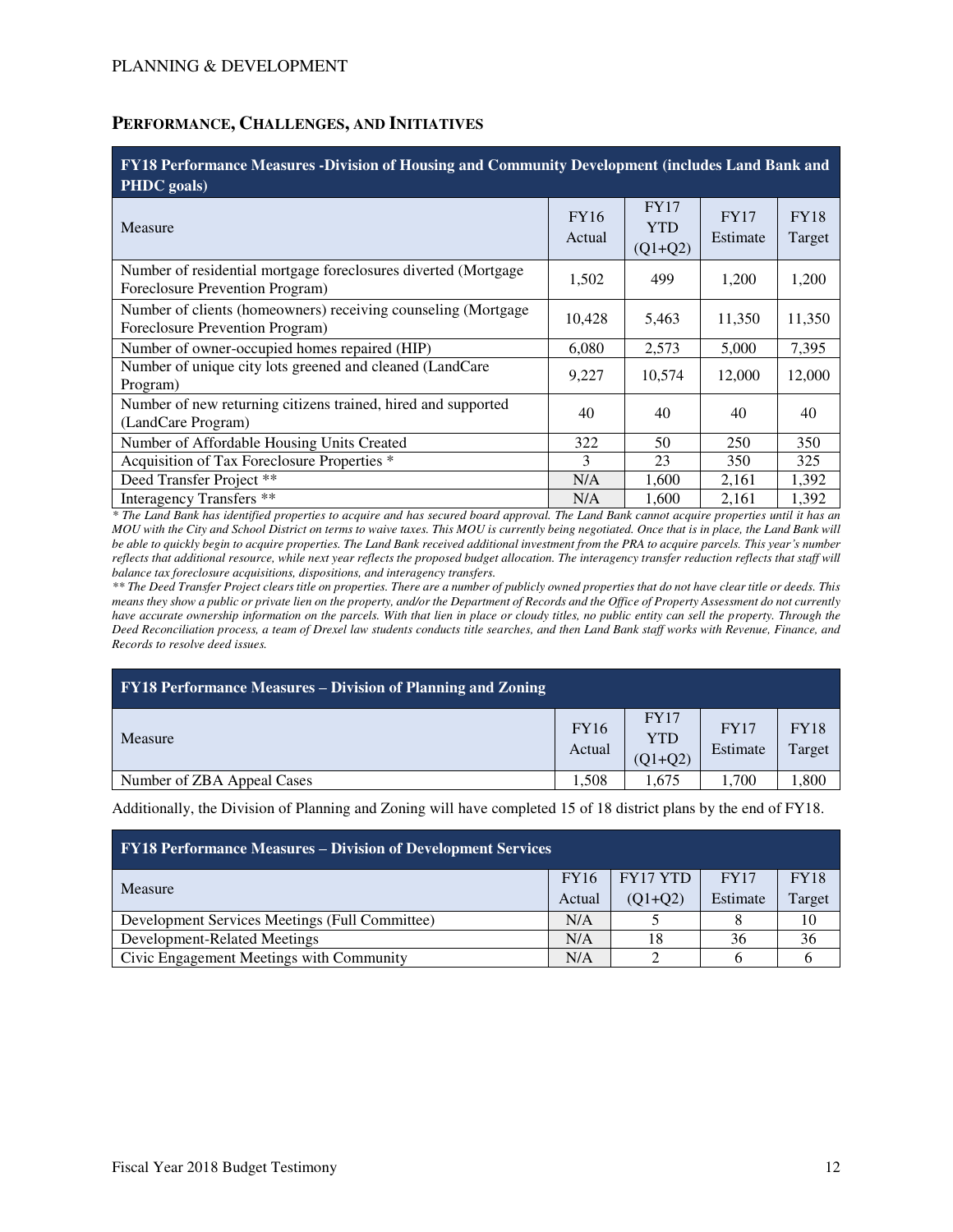# **OTHER BUDGETARY IMPACTS**

#### **Federal and State (Where Applicable)**

President Trump's "skinny budget" zeroes out CDBG and HOME funding. Philadelphia uses these funds to save more than 1,000 homes a year from foreclosure, to help small businesses create jobs through loans, grants and technical assistance, to provide rental assistance to people facing homelessness, and to leverage private investment to develop affordable housing.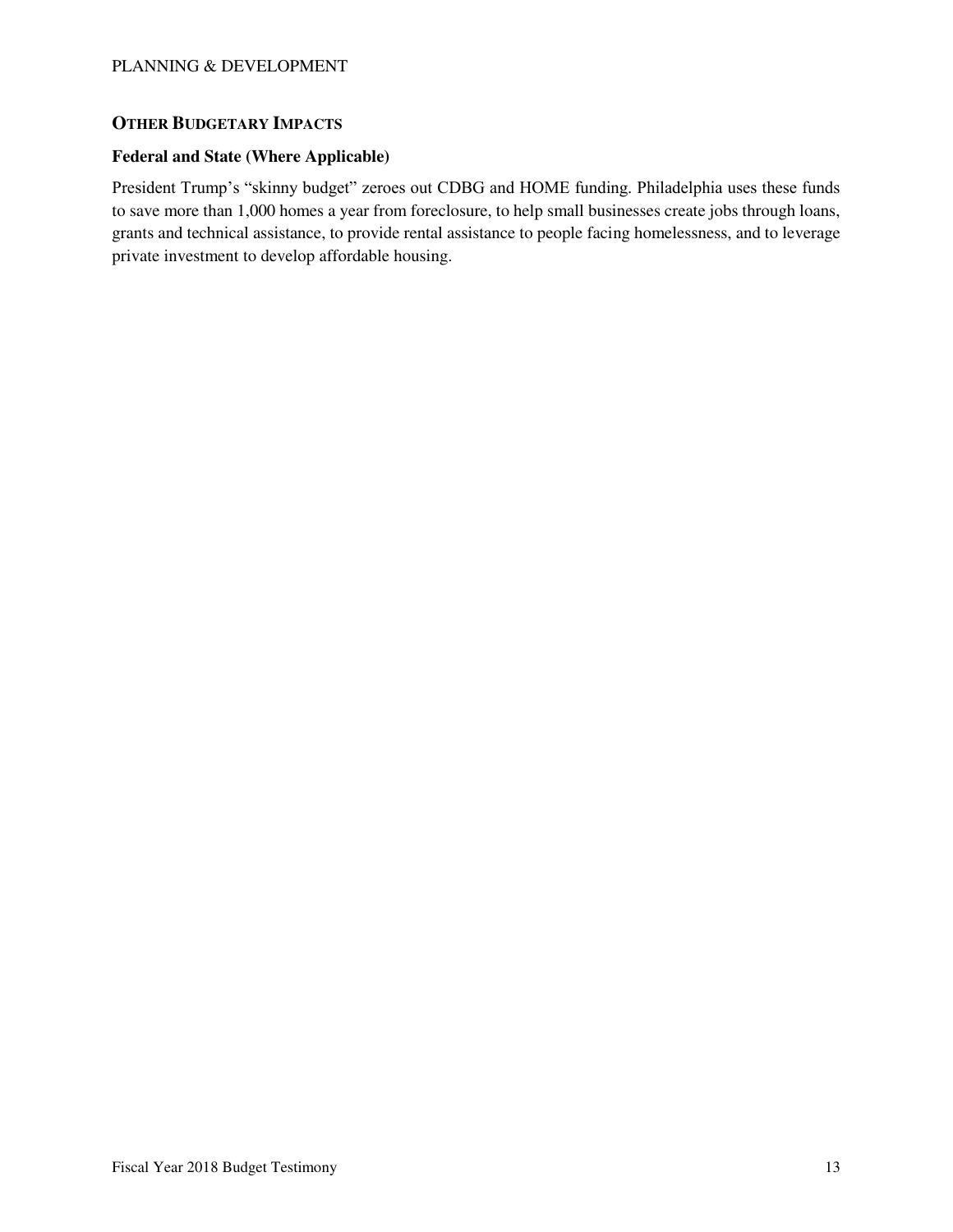# **CONTRACTING EXPERIENCE**

No contracts: ZBA, P&D, Historical Commission, and PCPC.

| M/W/DSBE Participation on Large Professional Services Contracts - OHCD |                                                                                                                                  |                                 |                   |                               |                                               |                                                 |                                          |                      |                                                                |                                                                                             |                                          |
|------------------------------------------------------------------------|----------------------------------------------------------------------------------------------------------------------------------|---------------------------------|-------------------|-------------------------------|-----------------------------------------------|-------------------------------------------------|------------------------------------------|----------------------|----------------------------------------------------------------|---------------------------------------------------------------------------------------------|------------------------------------------|
|                                                                        | Top Five Largest Contracts, FY17                                                                                                 |                                 |                   |                               |                                               |                                                 |                                          |                      |                                                                |                                                                                             |                                          |
| Vendor<br>Name                                                         | Service Provided                                                                                                                 | Dollar<br>Amount of<br>Contract | RFP Issue<br>Date | Contract<br><b>Start Date</b> | Ranges in RFP                                 | $%$ of<br>M/W/DSBE<br>Participation<br>Achieved | \$ Value of<br>M/W/DSBE<br>Participation | Total %<br>All DSBEs | Total \$ Value<br>Participation   Participation<br>- All DSBEs | <b>Local Business</b><br>(principal place)<br>of business<br>located within<br>City limits) | Waiver for<br>Living Wage<br>Compliance? |
| Tiger<br>Productions                                                   | To provide assistance<br>with the design and<br>development of a                                                                 | \$72,500                        | 3/5/14            | 7/1/16                        | <b>MBE: Best Efforts</b><br>WBE: Best Efforts | $0\%$<br>100%                                   | \$0<br>\$72,500                          | 100%                 | \$72,500                                                       | Yes                                                                                         | N <sub>o</sub>                           |
|                                                                        | wide range of public<br>information<br>materials.                                                                                |                                 |                   |                               | <b>DSBE: Best Efforts</b>                     | $0\%$                                           | \$0                                      |                      |                                                                |                                                                                             |                                          |
|                                                                        | Strategic planning,<br>meeting facilitation,                                                                                     | \$30,000                        | 10/2015           | 4/1/17                        | <b>MBE: Best Efforts</b>                      | $0\%$                                           | \$0                                      | $0\%$                | \$0                                                            | Yes                                                                                         | N <sub>0</sub>                           |
| Reese Fayde technical                                                  | & Assoc. * information, written                                                                                                  |                                 |                   |                               | WBE: Best Efforts                             | $0\%$                                           | \$0                                      |                      |                                                                |                                                                                             |                                          |
|                                                                        | materials, coaching<br>and liaison between<br>OHCD and HUD as<br>part of the Choice<br>Neighborhoods<br>Implementation<br>Grant. |                                 |                   |                               | <b>DSBE: Best Efforts</b>                     | $0\%$                                           | \$0                                      |                      |                                                                |                                                                                             |                                          |
|                                                                        | To provide technical<br>assistance/non-profit                                                                                    | \$50,000                        | 5/1/16            | 7/1/16                        | <b>MBE: Best Efforts</b>                      | $0\%$                                           | \$0                                      | $0\%$                | \$0                                                            | Yes                                                                                         | N <sub>0</sub>                           |
| Robert<br>Lukens                                                       | capacity building to                                                                                                             |                                 |                   |                               | <b>WBE: Best Efforts</b>                      | $0\%$                                           | \$0                                      |                      |                                                                |                                                                                             |                                          |
|                                                                        | housing counselors.                                                                                                              |                                 |                   |                               | <b>DSBE: Best Efforts</b>                     | $0\%$                                           | \$0                                      |                      |                                                                |                                                                                             |                                          |

*\*Note: Reese Fayde is certified as a WBE and MBE contractor in NY state, although she is not on our local registry.*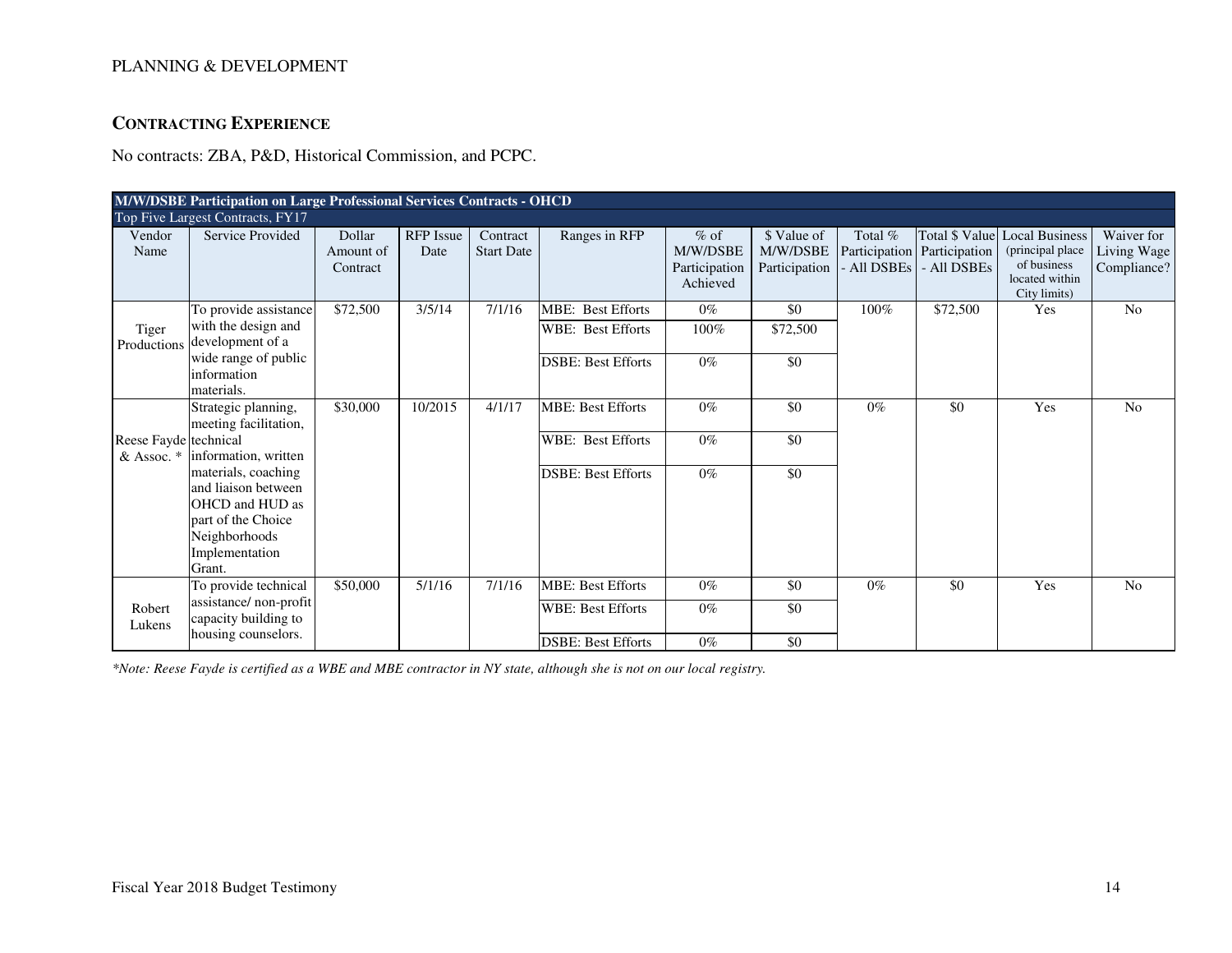### **EMPLOYEE DATA**

#### **Department of Planning and Development**

*As outlined above, beginning in FY18, the Department of Planning and Development will consolidate all functions previously held within the following agencies: The Office of Housing and Community Development, the City Planning Commission, the Zoning Board of Adjustment, and the Historical Commission. The new Department of Planning and Development did not exist prior to FY18; staff demographics on this first page reflect the combined totals across the other departments.* 

*On the pages that follow, current breakouts by individual department are provided.*

| <b>Staff Demographics (combined view as of December 2016)</b> |                          |                          |                      |                          |                          |
|---------------------------------------------------------------|--------------------------|--------------------------|----------------------|--------------------------|--------------------------|
|                                                               | <b>Full-Time Staff</b>   |                          |                      | <b>Executive Staff</b>   |                          |
|                                                               | Male                     | Female                   |                      | Male                     | Female                   |
|                                                               | African-                 | African-                 |                      | African-                 | African-                 |
|                                                               | American                 | American                 |                      | American                 | American                 |
| Total                                                         | 10                       | 27                       | Total                | 1                        | 1                        |
| % of Total                                                    | $10\%$                   | 27%                      | % of Total           | 13%                      | 13%                      |
| Average Salary                                                | \$67,443                 | \$59,284                 | Average Salary       | \$150,000                | \$120,000                |
| <b>Median Salary</b>                                          | \$62,492                 | \$54,090                 | Median Salary        | \$150,000                | \$120,000                |
|                                                               | White                    | White                    |                      | White                    | White                    |
| Total                                                         | 31                       | 21                       | Total                | $\mathfrak{Z}$           | 3                        |
| % of Total                                                    | 32%                      | 22%                      | % of Total           | 38%                      | 38%                      |
| Average Salary                                                | \$77,510                 | \$80,437                 | Average Salary       | \$113,657                | \$143,545                |
| Median Salary                                                 | \$70,493                 | \$79,392                 | Median Salary        | \$106,088                | \$145,000                |
|                                                               | Hispanic                 | Hispanic                 |                      | Hispanic                 | Hispanic                 |
| Total                                                         | 2                        | 6                        | Total                | $\theta$                 | $\Omega$                 |
| % of Total                                                    | 2%                       | 6%                       | % of Total           | $0\%$                    | $0\%$                    |
| Average Salary                                                | \$67,081                 | \$47,725                 | Average Salary       |                          |                          |
| Median Salary                                                 | \$67,081                 | \$45,520                 | <b>Median Salary</b> |                          |                          |
|                                                               | Asian                    | Asian                    |                      | Asian                    | Asian                    |
| Total                                                         | 1                        | 1                        | Total                | $\overline{0}$           | $\theta$                 |
| % of Total                                                    | $1\%$                    | $1\%$                    | % of Total           | $0\%$                    | $0\%$                    |
| Average Salary                                                | \$61,088                 | \$81,382                 | Average Salary       |                          |                          |
| Median Salary                                                 | \$61,088                 | \$81,382                 | Median Salary        |                          |                          |
|                                                               | Other                    | Other                    |                      | Other                    | Other                    |
| Total                                                         | $\theta$                 | $\theta$                 | Total                | $\theta$                 | $\Omega$                 |
| % of Total                                                    | $0\%$                    | $0\%$                    | % of Total           | $0\%$                    | $0\%$                    |
| Average Salary                                                | $\overline{\phantom{a}}$ | $\overline{\phantom{a}}$ | Average Salary       | $\overline{\phantom{0}}$ | $\overline{\phantom{0}}$ |
| <b>Median Salary</b>                                          |                          |                          | <b>Median Salary</b> |                          |                          |
|                                                               | Bilingual                | Bilingual                |                      | <b>Bilingual</b>         | Bilingual                |
| Total                                                         | $\overline{c}$           | 5                        | Total                | $\boldsymbol{0}$         | $\boldsymbol{0}$         |
| % of Total                                                    | 2%                       | $5\%$                    | % of Total           | $0\%$                    | $0\%$                    |
| Average Salary                                                | \$73,168                 | \$54,862                 | Average Salary       | $\overline{a}$           |                          |
| Median Salary                                                 | \$73,168                 | \$60,063                 | <b>Median Salary</b> |                          |                          |
|                                                               | Male                     | Female                   |                      | Male                     | Female                   |
| Total                                                         | 44                       | 55                       | Total                | 4                        | 4                        |
| % of Total                                                    | $45\%$                   | 56%                      | % of Total           | 50%                      | $50\%$                   |
| Average Salary                                                | \$69,712                 | \$60,155                 | Average Salary       | \$122,743                | \$137,659                |
| Median Salary                                                 | \$71,453                 | \$58,791                 | Median Salary        | \$120,095                | \$132,500                |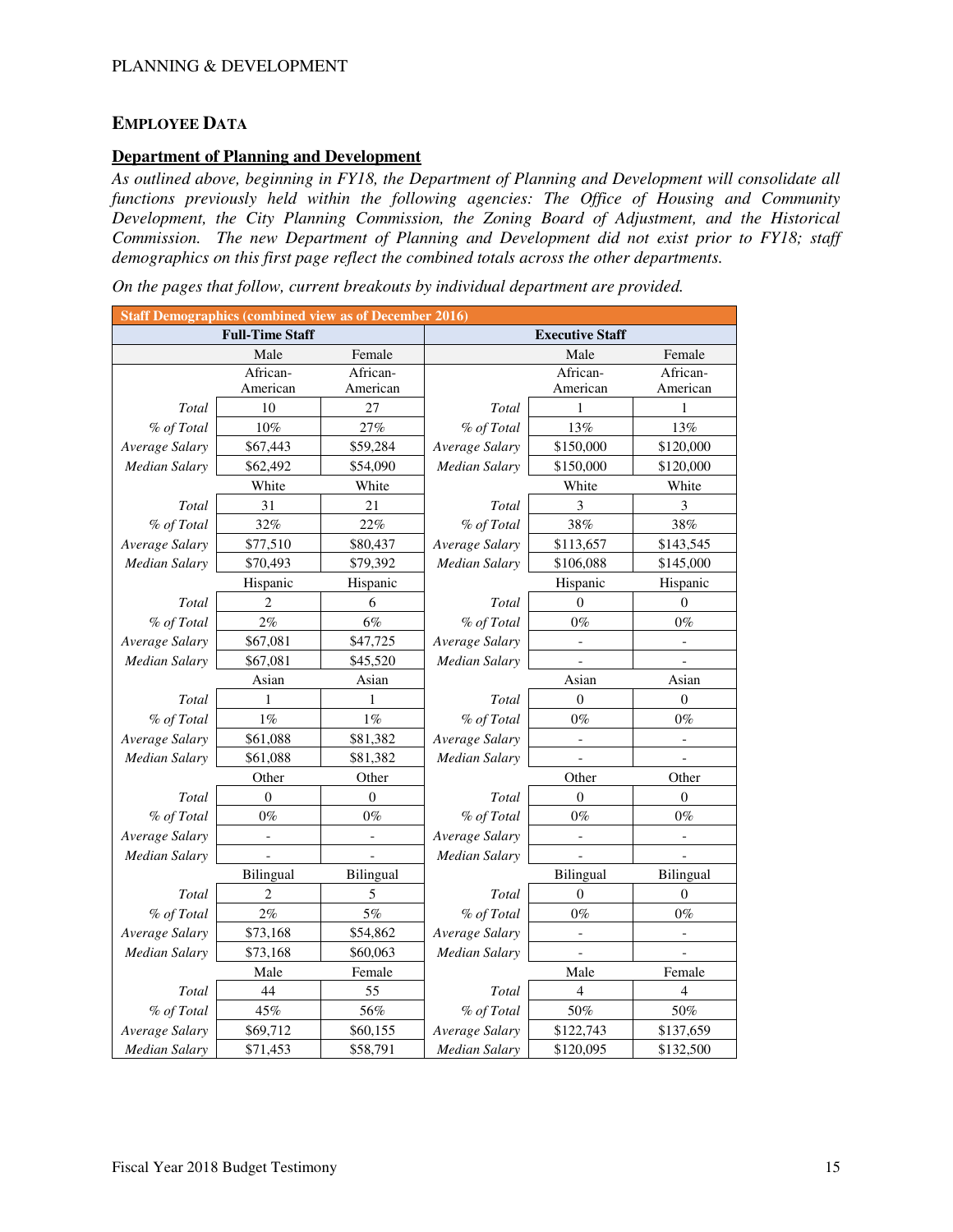# **Office of Planning & Development**

| Staff Demographics (as of December $2016$ ) – Office of Planning and Development |                          |                                   |                      |                          |                                   |
|----------------------------------------------------------------------------------|--------------------------|-----------------------------------|----------------------|--------------------------|-----------------------------------|
|                                                                                  | <b>Full-Time Staff</b>   |                                   |                      | <b>Executive Staff</b>   |                                   |
|                                                                                  | Male                     | Female                            |                      | Male                     | Female                            |
|                                                                                  |                          | African-American African-American |                      |                          | African-American African-American |
| Total                                                                            | $\theta$                 | $\overline{0}$                    | Total                | $\theta$                 | $\theta$                          |
| % of Total                                                                       | $0\%$                    | $0\%$                             | % of Total           | $0\%$                    | $0\%$                             |
| Average Salary                                                                   | $\overline{a}$           | $\overline{a}$                    | Average Salary       | $\overline{a}$           | $\overline{a}$                    |
| Median Salary                                                                    |                          |                                   | Median Salary        |                          |                                   |
|                                                                                  | White                    | White                             |                      | White                    | White                             |
| Total                                                                            | 1                        | $\overline{2}$                    | Total                | 1                        | 2                                 |
| % of Total                                                                       | 33%                      | 67%                               | % of Total           | 33%                      | 67%                               |
| Average Salary                                                                   | \$100,783                | \$157,500                         | Average Salary       | \$100,783                | \$157,500                         |
| <b>Median Salary</b>                                                             | \$100,783                | \$157,500                         | <b>Median Salary</b> | \$100,783                | \$157,500                         |
|                                                                                  | Hispanic                 | Hispanic                          |                      | Hispanic                 | Hispanic                          |
| Total                                                                            | $\boldsymbol{0}$         | $\boldsymbol{0}$                  | Total                | $\overline{0}$           | $\mathbf{0}$                      |
| % of Total                                                                       | $0\%$                    | $0\%$                             | % of Total           | $0\%$                    | $0\%$                             |
| Average Salary                                                                   | $\overline{a}$           |                                   | Average Salary       |                          |                                   |
| Median Salary                                                                    |                          |                                   | <b>Median Salary</b> |                          |                                   |
|                                                                                  | Asian                    | Asian                             |                      | Asian                    | Asian                             |
| Total                                                                            | $\theta$                 | $\overline{0}$                    | Total                | $\overline{0}$           | $\theta$                          |
| % of Total                                                                       | $0\%$                    | $0\%$                             | % of Total           | $0\%$                    | $0\%$                             |
| Average Salary                                                                   | $\overline{a}$           | $\overline{a}$                    | Average Salary       | $\overline{a}$           | $\overline{a}$                    |
| Median Salary                                                                    | $\overline{a}$           | $\overline{a}$                    | Median Salary        | $\overline{a}$           |                                   |
|                                                                                  | Other                    | Other                             |                      | Other                    | Other                             |
| Total                                                                            | $\theta$                 | $\boldsymbol{0}$                  | Total                | $\theta$                 | $\boldsymbol{0}$                  |
| % of Total                                                                       | $0\%$                    | $0\%$                             | % of Total           | $0\%$                    | $0\%$                             |
| Average Salary                                                                   | $\Box$                   | $\overline{a}$                    | Average Salary       | $\overline{a}$           | $\overline{a}$                    |
| <b>Median Salary</b>                                                             | $\blacksquare$           | $\qquad \qquad -$                 | <b>Median Salary</b> | $\overline{\phantom{a}}$ | $\overline{a}$                    |
|                                                                                  | <b>Bilingual</b>         | <b>Bilingual</b>                  |                      | <b>Bilingual</b>         | <b>Bilingual</b>                  |
| Total                                                                            | $\boldsymbol{0}$         | $\boldsymbol{0}$                  | Total                | $\boldsymbol{0}$         | $\boldsymbol{0}$                  |
| % of Total                                                                       | $0\%$                    | $0\%$                             | % of Total           | $0\%$                    | $0\%$                             |
| Average Salary                                                                   | $\overline{\phantom{0}}$ | $\overline{\phantom{m}}$          | Average Salary       | $\overline{\phantom{0}}$ | $\overline{\phantom{a}}$          |
| <b>Median Salary</b>                                                             | $\overline{\phantom{a}}$ | $\qquad \qquad -$                 | <b>Median Salary</b> | $\qquad \qquad -$        |                                   |
|                                                                                  | Male                     | Female                            |                      | Male                     | Female                            |
| Total                                                                            | 1                        | $\overline{\mathbf{c}}$           | Total                | $\mathbf{1}$             | $\overline{c}$                    |
| % of Total                                                                       | 33%                      | 67%                               | % of Total           | 33%                      | 67%                               |
| Average Salary                                                                   | \$100,783                | \$157,500                         | Average Salary       | \$100,783                | \$157,500                         |
| Median Salary                                                                    | \$100,783                | \$157,500                         | Median Salary        | \$100,783                | \$157,500                         |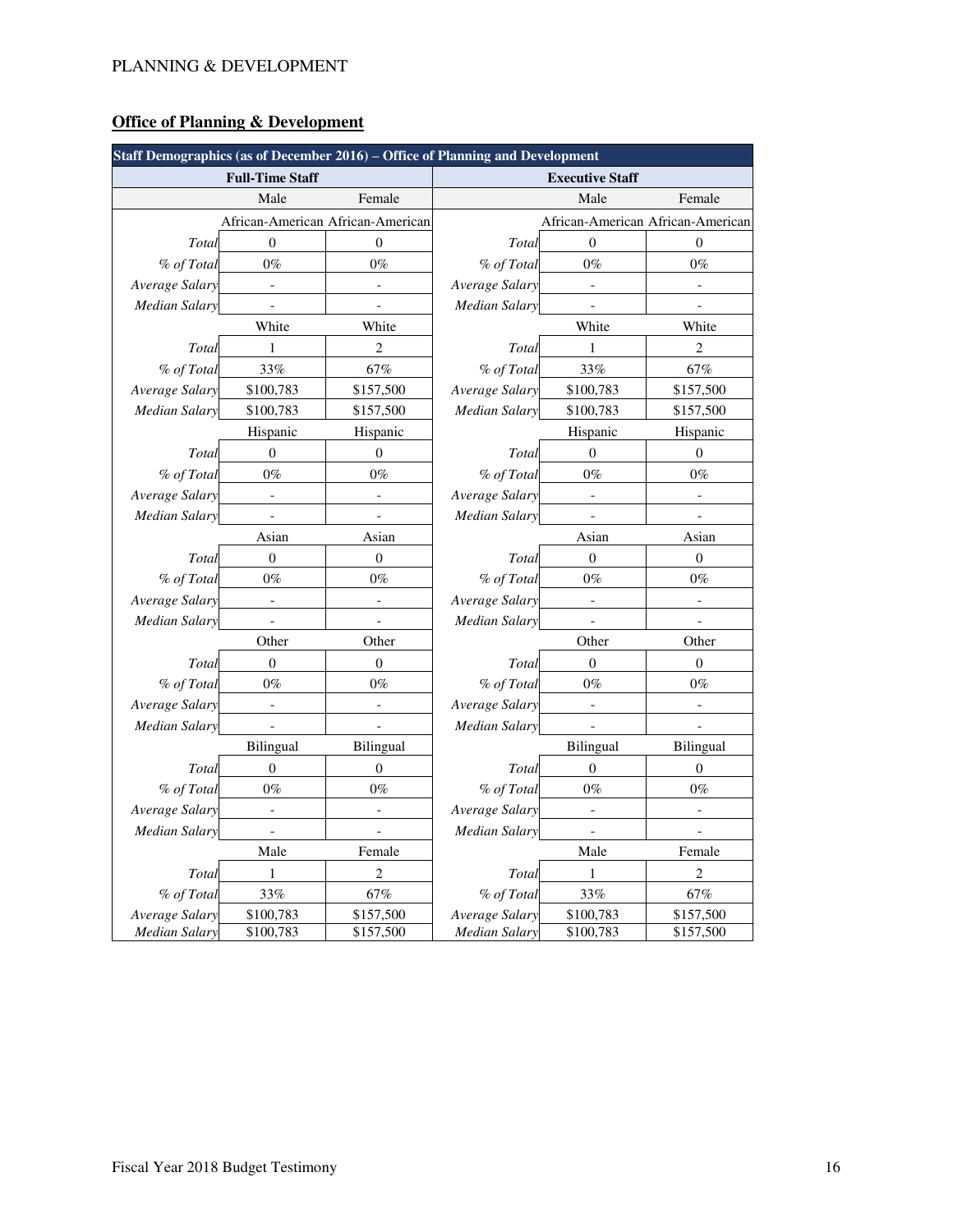|                      | <b>Staff Demographics (as of December 2016) - OHCD</b> |                  |                      |                          |                          |
|----------------------|--------------------------------------------------------|------------------|----------------------|--------------------------|--------------------------|
|                      | <b>Full-Time Staff</b>                                 |                  |                      | <b>Executive Staff</b>   |                          |
|                      | Male                                                   | Female           |                      | Male                     | Female                   |
|                      | African-                                               | African-         |                      | African-                 | African-                 |
|                      | American                                               | American         |                      | American                 | American                 |
| Total                | 9                                                      | 17               | Total                | 1                        | $\mathbf{0}$             |
| % of Total           | 18%                                                    | 34%              | % of Total           | 50%                      | $0\%$                    |
| Average Salary       | \$65,776                                               | \$59,347         | Average Salary       | \$150,000                | $\overline{a}$           |
| <b>Median Salary</b> | \$54,085                                               | \$57,518         | Median Salary        | \$150,000                |                          |
|                      | White                                                  | White            |                      | White                    | White                    |
| Total                | $\,$ 8 $\,$                                            | 7                | Total                | $\mathbf{0}$             | 1                        |
| $\%$ of Total        | 16%                                                    | 14%              | % of Total           | $0\%$                    | 50%                      |
| Average Salary       | \$75,877                                               | \$72,773         | Average Salary       |                          | \$115,635                |
| <b>Median Salary</b> | \$77,989                                               | \$67,918         | <b>Median Salary</b> |                          | \$115,635                |
|                      | Hispanic                                               | Hispanic         |                      | Hispanic                 | Hispanic                 |
| Total                | $\overline{c}$                                         | 6                | Total                | $\theta$                 | $\boldsymbol{0}$         |
| % of Total           | $4\%$                                                  | 12%              | % of Total           | $0\%$                    | $0\%$                    |
| Average Salary       | \$67,081                                               | \$47,725         | Average Salary       | $\overline{a}$           | $\overline{a}$           |
| <b>Median Salary</b> | \$67,081                                               | \$45,520         | Median Salary        | $\overline{\phantom{0}}$ | $\overline{\phantom{0}}$ |
|                      | Asian                                                  | Asian            |                      | Asian                    | Asian                    |
| Total                | 1                                                      | $\overline{0}$   | Total                | $\theta$                 | $\theta$                 |
| % of Total           | 2%                                                     | $0\%$            | % of Total           | $0\%$                    | $0\%$                    |
| Average Salary       | \$61,088                                               | $\overline{a}$   | Average Salary       |                          | $\overline{a}$           |
| <b>Median Salary</b> | \$61,088                                               |                  | <b>Median Salary</b> |                          |                          |
|                      | Other                                                  | Other            |                      | Other                    | Other                    |
| Total                | $\boldsymbol{0}$                                       | $\boldsymbol{0}$ | Total                | $\mathbf{0}$             | $\theta$                 |
| % of Total           | $0\%$                                                  | $0\%$            | % of Total           | $0\%$                    | $0\%$                    |
| Average Salary       |                                                        |                  | Average Salary       |                          |                          |
| <b>Median Salary</b> |                                                        |                  | Median Salary        |                          |                          |
|                      | Bilingual                                              | Bilingual        |                      | Bilingual                | Bilingual                |
| Total                | 1                                                      | 4                | Total                | $\theta$                 | $\theta$                 |
| % of Total           | 2%                                                     | $8\%$            | % of Total           | $0\%$                    | $0\%$                    |
| Average Salary       | \$77,434                                               | \$48,157         | Average Salary       | $\overline{\phantom{0}}$ | $\blacksquare$           |
| <b>Median Salary</b> | \$77,434                                               | \$57,906         | Median Salary        | $\qquad \qquad \Box$     |                          |
|                      | Male                                                   | Female           |                      | Male                     | Female                   |
| Total                | 20                                                     | 30               | Total                | 1                        | 1                        |
| % of Total           | 40%                                                    | 60%              | % of Total           | $50\%$                   | 50%                      |
| Average Salary       | \$69,712                                               | \$60,155         | Average Salary       | \$150,000                | \$115,635                |
| <b>Median Salary</b> | \$71,453                                               | \$58,791         | <b>Median Salary</b> | \$150,000                | \$115,635                |

# **Office of Housing and Community Development**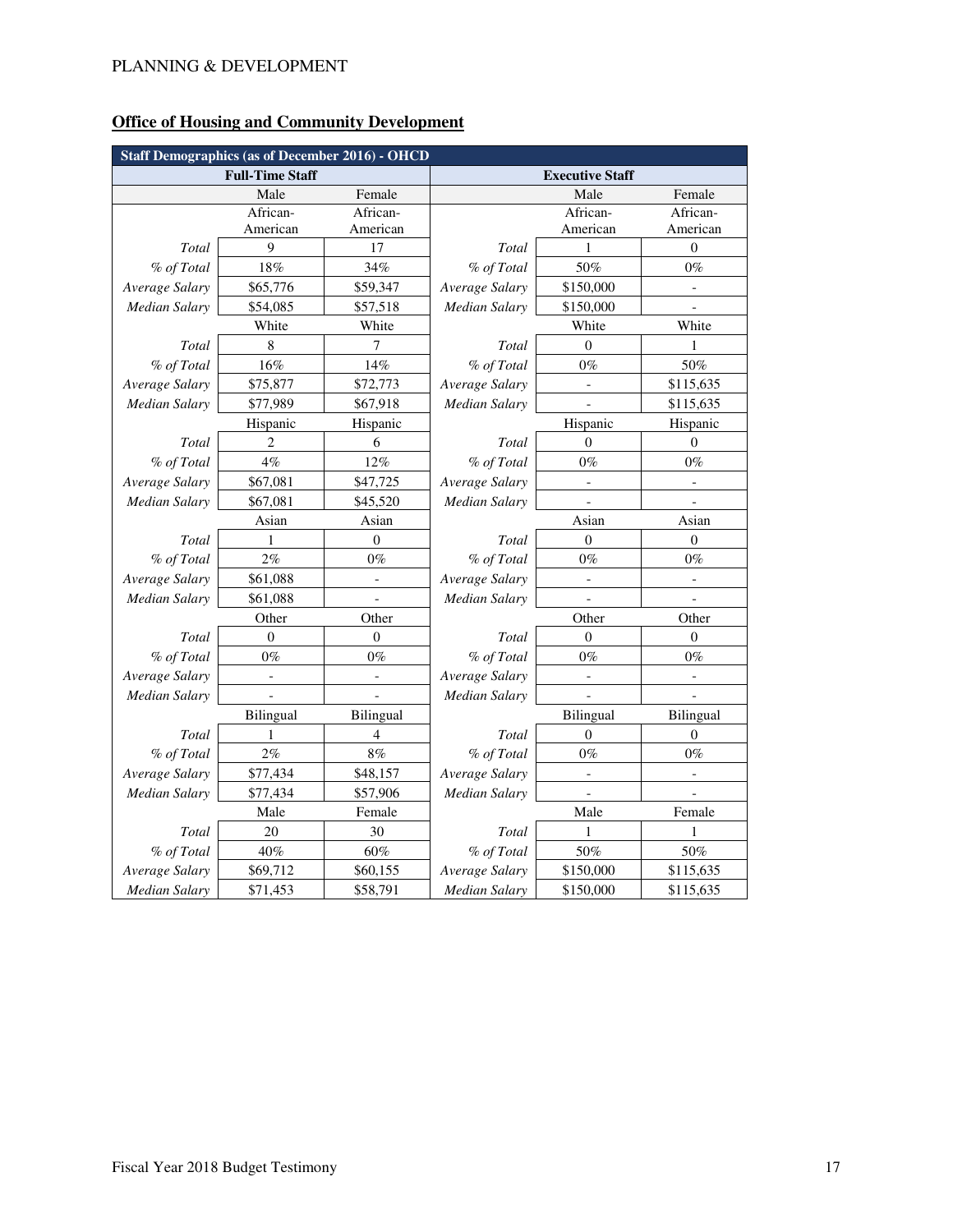# **City Planning Commission**

| Staff Demographics (as of December 2016) – City Planning Commission |                          |                |                      |                          |                |
|---------------------------------------------------------------------|--------------------------|----------------|----------------------|--------------------------|----------------|
|                                                                     | <b>Full-Time Staff</b>   |                |                      | <b>Executive Staff</b>   |                |
|                                                                     | Male                     | Female         |                      | Male                     | Female         |
|                                                                     | African-                 | African-       |                      | African-                 | African-       |
|                                                                     | American                 | American       |                      | American                 | American       |
| Total                                                               | $\mathbf{1}$             | 6              | <b>Total</b>         | $\mathbf{0}$             | $\mathbf{1}$   |
| % of Total                                                          | 3%                       | 17%            | % of Total           | $0\%$                    | 50%            |
| Average Salary                                                      | \$82,282                 | \$71,838       | Average Salary       | $\overline{a}$           | \$120,000      |
| <b>Median Salary</b>                                                | \$82,282                 | \$72,755       | <b>Median Salary</b> |                          | \$120,000      |
|                                                                     | White                    | White          |                      | White                    | White          |
| Total                                                               | 18                       | 9              | Total                | $\mathbf{1}$             | $\mathbf{0}$   |
| % of Total                                                          | 51%                      | 26%            | % of Total           | 50%                      | $0\%$          |
| Average Salary                                                      | \$77,634                 | \$76,850       | Average Salary       | \$134,101                |                |
| <b>Median Salary</b>                                                | \$69,526                 | \$81,082       | Median Salary        | \$134,101                |                |
|                                                                     | Hispanic                 | Hispanic       |                      | Hispanic                 | Hispanic       |
| Total                                                               | $\mathbf{0}$             | $\theta$       | Total                | $\theta$                 | $\theta$       |
| % of Total                                                          | $0\%$                    | $0\%$          | % of Total           | $0\%$                    | $0\%$          |
| Average Salary                                                      | $\overline{\phantom{0}}$ | $\overline{a}$ | Average Salary       |                          | $\overline{a}$ |
| <b>Median Salary</b>                                                |                          |                | <b>Median Salary</b> |                          |                |
|                                                                     | Asian                    | Asian          |                      | Asian                    | Asian          |
| Total                                                               |                          | 1              | Total                | $\theta$                 | $\mathbf{0}$   |
| % of Total                                                          | $0\%$                    | 3%             | % of Total           | $0\%$                    | $0\%$          |
| Average Salary                                                      |                          | \$81,282       | Average Salary       |                          |                |
| Median Salary                                                       |                          | \$81,282       | Median Salary        |                          |                |
|                                                                     | Other                    | Other          |                      | Other                    | Other          |
| Total                                                               | $\Omega$                 | $\mathbf{0}$   | Total                | $\Omega$                 | $\overline{0}$ |
| % of Total                                                          | $0\%$                    | $0\%$          | % of Total           | $0\%$                    | $0\%$          |
| Average Salary                                                      | $\frac{1}{2}$            | $\frac{1}{2}$  | Average Salary       | $\overline{\phantom{0}}$ | $\overline{a}$ |
| <b>Median Salary</b>                                                |                          |                | Median Salary        |                          |                |
|                                                                     | Bilingual                | Bilingual      |                      | <b>Bilingual</b>         | Bilingual      |
| Total                                                               | 1                        | 1              | Total                | $\theta$                 | $\overline{0}$ |
| % of Total                                                          | 3%                       | 3%             | % of Total           | $0\%$                    | $0\%$          |
| Average Salary                                                      | \$68,901                 | \$81,282       | Average Salary       |                          |                |
| <b>Median Salary</b>                                                | \$68,901                 | \$81,282       | <b>Median Salary</b> |                          |                |
|                                                                     | Male                     | Female         |                      | Male                     | Female         |
| Total                                                               | 19                       | 16             | Total                | $\mathbf{1}$             | 1              |
| % of Total                                                          | 54%                      | 46%            | % of Total           | 50%                      | 50%            |
| Average Salary                                                      | \$77,634                 | \$77,214       | Average Salary       | \$134,101                | \$120,000      |
| Median Salary                                                       | \$69,526                 | \$60,027       | Median Salary        | \$134,101                | \$120,000      |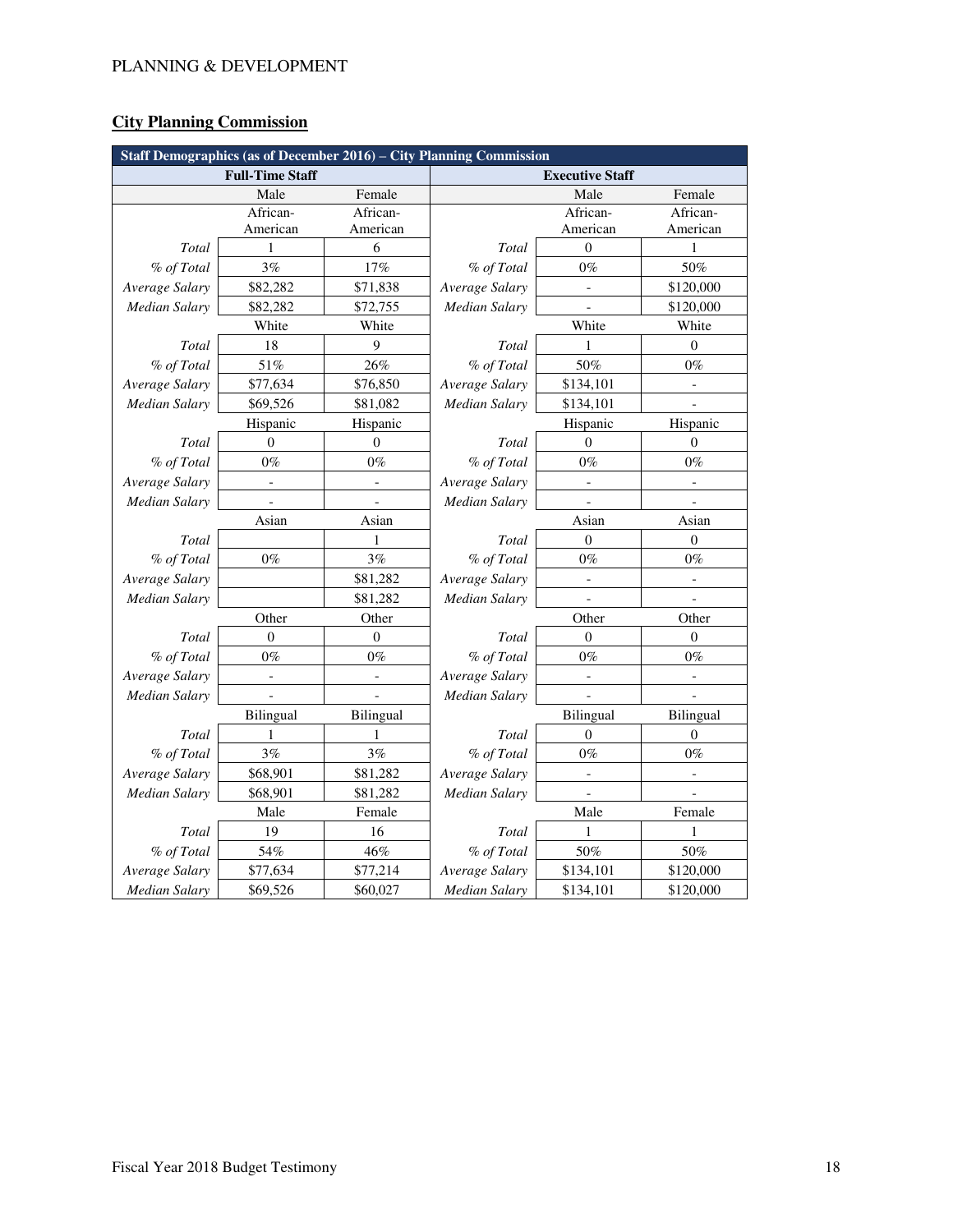# **Zoning Board of Adjustment**

| Staff Demographics (as of December 2016) - Zoning Board of Approval |                          |                          |                |                          |                |
|---------------------------------------------------------------------|--------------------------|--------------------------|----------------|--------------------------|----------------|
|                                                                     | <b>Full-Time Staff</b>   |                          |                | <b>Executive Staff</b>   |                |
|                                                                     | Male                     | Female                   |                | Male                     | Female         |
|                                                                     | African-                 | African-                 |                | African-                 | African-       |
|                                                                     | American                 | American                 |                | American                 | American       |
| Total                                                               | $\overline{0}$           | 3                        | Total          | $\mathbf{0}$             | $\overline{0}$ |
| % of Total                                                          | $0\%$                    | 60%                      | % of Total     | $0\%$                    | $0\%$          |
| Average Salary                                                      | $\overline{a}$           | \$39,600                 | Average Salary | $\overline{a}$           | $\overline{a}$ |
| <b>Median Salary</b>                                                |                          | \$39,237                 | Median Salary  |                          |                |
|                                                                     | White                    | White                    |                | White                    | White          |
| Total                                                               | $\overline{2}$           |                          | Total          | $\theta$                 | $\overline{0}$ |
| % of Total                                                          | 40%                      | $0\%$                    | % of Total     | $0\%$                    | $0\%$          |
| Average Salary                                                      | \$57,201                 |                          | Average Salary |                          |                |
| <b>Median Salary</b>                                                | \$57,201                 |                          | Median Salary  |                          |                |
|                                                                     | Hispanic                 | Hispanic                 |                | Hispanic                 | Hispanic       |
| Total                                                               | $\mathbf{0}$             | $\theta$                 | Total          | $\overline{0}$           | $\theta$       |
| % of Total                                                          | $0\%$                    | $0\%$                    | % of Total     | $0\%$                    | $0\%$          |
| Average Salary                                                      | $\overline{\phantom{0}}$ | $\overline{a}$           | Average Salary | $\overline{a}$           | $\overline{a}$ |
| <b>Median Salary</b>                                                |                          |                          | Median Salary  |                          |                |
|                                                                     | Asian                    | Asian                    |                | Asian                    | Asian          |
| Total                                                               | $\overline{0}$           | $\overline{0}$           | Total          | $\theta$                 | $\mathbf{0}$   |
| % of Total                                                          | $0\%$                    | $0\%$                    | % of Total     | $0\%$                    | $0\%$          |
| Average Salary                                                      |                          | $\overline{\phantom{0}}$ | Average Salary |                          |                |
| <b>Median Salary</b>                                                |                          |                          | Median Salary  |                          |                |
|                                                                     | Other                    | Other                    |                | Other                    | Other          |
| Total                                                               | $\mathbf{0}$             | $\theta$                 | Total          | $\theta$                 | $\theta$       |
| % of Total                                                          | $0\%$                    | $0\%$                    | % of Total     | $0\%$                    | $0\%$          |
| Average Salary                                                      | $\frac{1}{2}$            | $\frac{1}{2}$            | Average Salary | $\overline{\phantom{m}}$ | $\overline{a}$ |
| <b>Median Salary</b>                                                | $\blacksquare$           | $\overline{\phantom{0}}$ | Median Salary  |                          |                |
|                                                                     | Bilingual                | Bilingual                |                | <b>Bilingual</b>         | Bilingual      |
| Total                                                               | $\overline{0}$           | $\overline{0}$           | Total          | $\theta$                 | $\overline{0}$ |
| % of Total                                                          | $0\%$                    | $0\%$                    | % of Total     | $0\%$                    | $0\%$          |
| Average Salary                                                      | $\overline{\phantom{0}}$ | $\overline{a}$           | Average Salary | $\overline{a}$           | $\overline{a}$ |
| <b>Median Salary</b>                                                | $\overline{a}$           |                          | Median Salary  |                          |                |
|                                                                     | Male                     | Female                   |                | Male                     | Female         |
| Total                                                               | $\overline{c}$           | 3                        | Total          | $\overline{0}$           | $\overline{0}$ |
| % of Total                                                          | 40%                      | 60%                      | % of Total     | $0\%$                    | $0\%$          |
| Average Salary                                                      | \$57,201                 | \$39,600                 | Average Salary |                          |                |
| <b>Median Salary</b>                                                | \$57,201                 | \$39,237                 | Median Salary  | $\overline{a}$           | $\overline{a}$ |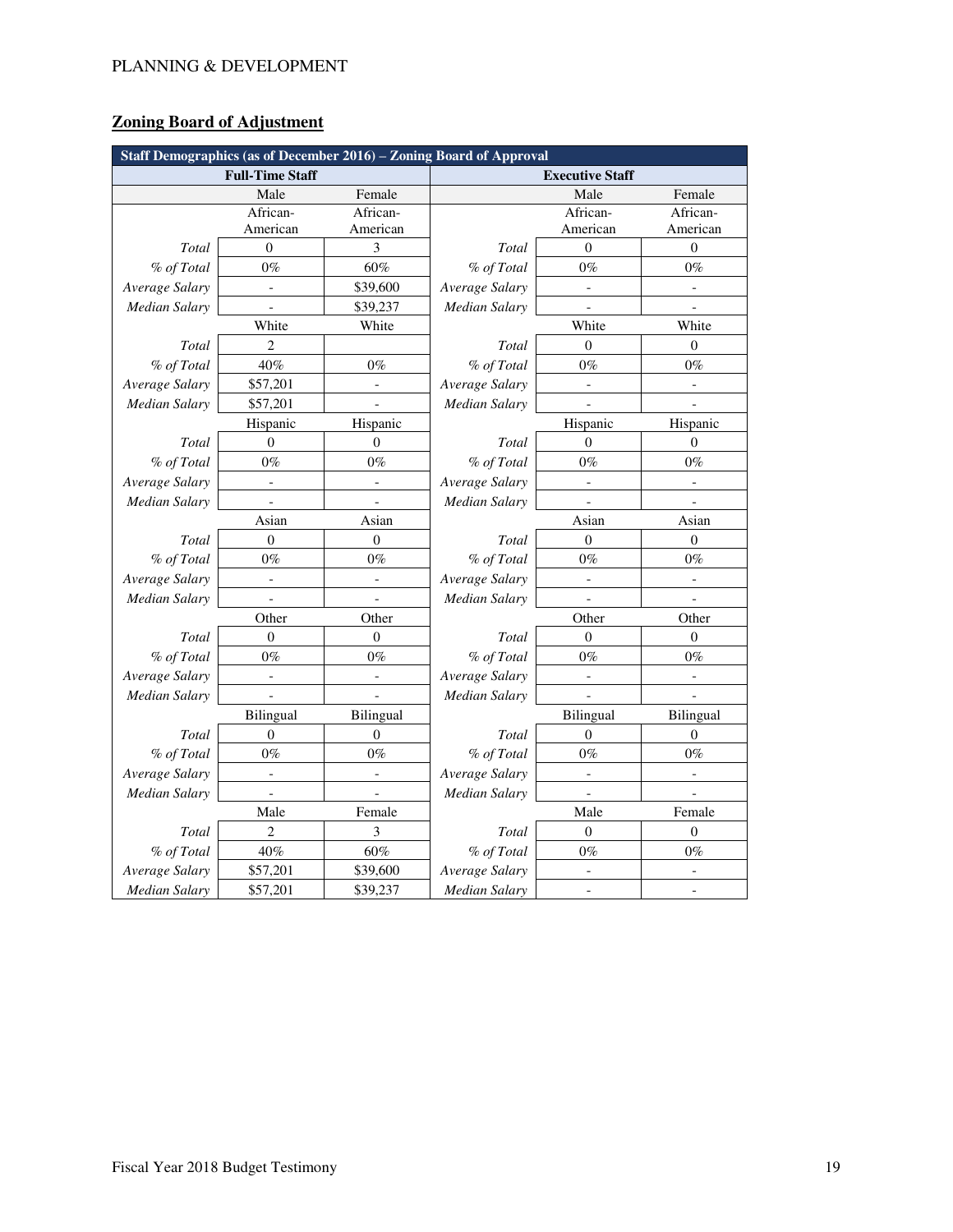# **Historical Commission**

| Staff Demographics (as of December 2016) - Historical Commission |                        |                          |                |                        |                          |
|------------------------------------------------------------------|------------------------|--------------------------|----------------|------------------------|--------------------------|
|                                                                  | <b>Full-Time Staff</b> |                          |                | <b>Executive Staff</b> |                          |
|                                                                  | Male                   | Female                   |                | Male                   | Female                   |
|                                                                  | African-               | African-                 |                | African-               | African-                 |
|                                                                  | American               | American                 |                | American               | American                 |
| Total                                                            | $\mathbf{0}$           | $\mathbf{1}$             | Total          | $\theta$               | $\mathbf{0}$             |
| % of Total                                                       | $0\%$                  | 17%                      | % of Total     | $0\%$                  | $0\%$                    |
| Average Salary                                                   | $\overline{a}$         | \$37,049                 | Average Salary | $\overline{a}$         | $\overline{\phantom{0}}$ |
| <b>Median Salary</b>                                             |                        | \$37,049                 | Median Salary  |                        |                          |
|                                                                  | White                  | White                    |                | White                  | White                    |
| Total                                                            | $\overline{c}$         | 3                        | Total          | $\mathbf{1}$           | $\mathbf{0}$             |
| % of Total                                                       | 33%                    | 50%                      | % of Total     | 100%                   | $0\%$                    |
| Average Salary                                                   | \$94,085               | \$61,708                 | Average Salary | \$106,088              |                          |
| <b>Median Salary</b>                                             | \$94,805               | \$65,071                 | Median Salary  | \$106,088              |                          |
|                                                                  | Hispanic               | Hispanic                 |                | Hispanic               | Hispanic                 |
| Total                                                            | $\mathbf{0}$           | $\overline{0}$           | Total          | $\theta$               | $\mathbf{0}$             |
| % of Total                                                       | $0\%$                  | $0\%$                    | % of Total     | $0\%$                  | $0\%$                    |
| Average Salary                                                   | $\overline{a}$         | $\blacksquare$           | Average Salary |                        | $\overline{a}$           |
| <b>Median Salary</b>                                             |                        |                          | Median Salary  |                        |                          |
|                                                                  | Asian                  | Asian                    |                | Asian                  | Asian                    |
| Total                                                            | $\mathbf{0}$           | $\overline{0}$           | Total          | $\theta$               | $\mathbf{0}$             |
| % of Total                                                       | $0\%$                  | $0\%$                    | % of Total     | $0\%$                  | $0\%$                    |
| Average Salary                                                   |                        | $\overline{a}$           | Average Salary |                        |                          |
| Median Salary                                                    |                        |                          | Median Salary  |                        |                          |
|                                                                  | Other                  | Other                    |                | Other                  | Other                    |
| Total                                                            | $\Omega$               | $\theta$                 | Total          | $\Omega$               | $\theta$                 |
| % of Total                                                       | $0\%$                  | $0\%$                    | % of Total     | $0\%$                  | $0\%$                    |
| Average Salary                                                   | $\overline{a}$         | $\overline{\phantom{a}}$ | Average Salary | $\overline{a}$         | $\overline{a}$           |
| Median Salary                                                    |                        |                          | Median Salary  |                        |                          |
|                                                                  | Bilingual              | Bilingual                |                | Bilingual              | Bilingual                |
| Total                                                            | $\overline{0}$         | $\theta$                 | Total          | $\Omega$               | $\overline{0}$           |
| % of Total                                                       | $0\%$                  | $0\%$                    | % of Total     | $0\%$                  | $0\%$                    |
| Average Salary                                                   | $\overline{a}$         | $\overline{a}$           | Average Salary | $\overline{a}$         |                          |
| <b>Median Salary</b>                                             |                        |                          | Median Salary  |                        |                          |
|                                                                  | Male                   | Female                   |                | Male                   | Female                   |
| Total                                                            | $\overline{c}$         | $\overline{4}$           | Total          | $\mathbf{1}$           | $\mathbf{0}$             |
| % of Total                                                       | 33%                    | 67%                      | % of Total     | 100%                   | $0\%$                    |
| Average Salary                                                   | \$94,085               | \$55,544                 | Average Salary | \$106,088              |                          |
| Median Salary                                                    | \$94,085               | \$60,027                 | Median Salary  | \$106,088              | $\overline{a}$           |